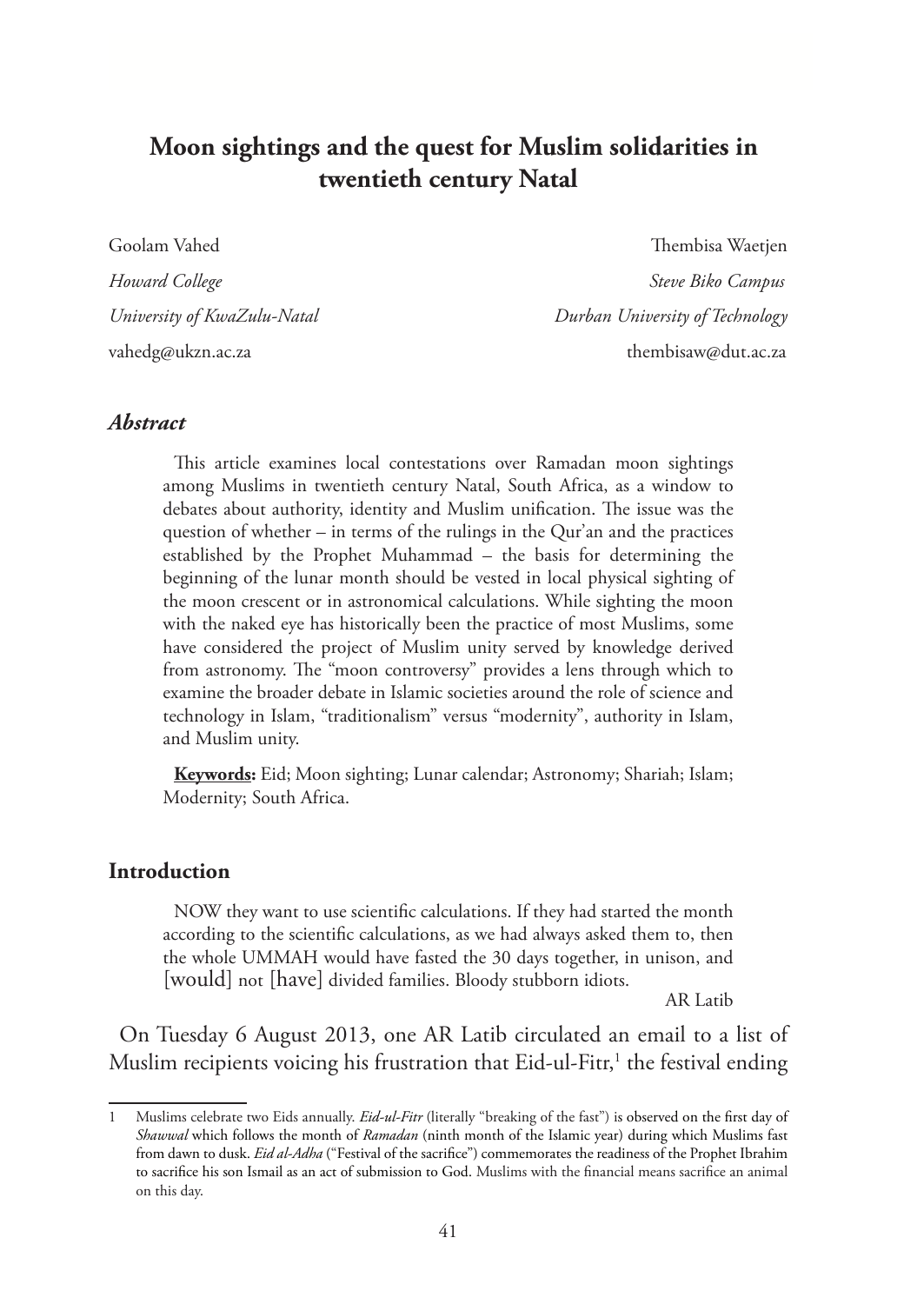the Ramadan fast, had not been decided in advance through the application of astronomical knowledge.2 Saudi Arabia and North America had generated a date for Eid, and Latib was expressing one frequently raised point of view that Muslims in different regions of the world should be able to celebrate concurrently.

The belated "scientific calculations" to which Latib referred indicated that the new moon would be born that evening (6 August) at 23:51. Because the moon crescent is generally expected to become visible some 16-17 hours after its birth, for South Africans this meant that by Wednesday evening 17 and half hours would have elapsed in Durban and a couple of hours more in Cape Town. Yet, as the moon was predicted to be too faint to see with the naked eye (*ruya* in Arabic), Muslims in southern Africa were prompted to prepare for a Thursday Eid. On Thursday, however, the crescent had still not appeared and festivities took place on Friday, 9 August.3

Latib's disgruntlement was echoed around South Africa, but not necessarily for the same reasons. Conspiracy theorists relayed their belief that traders had organised to make Eid fall on this particular Friday, which coincided with a national public holiday (Women's Day), in order to avoid losing custom on two consecutive days. Others raised practical considerations – the work of food preparation takes planning, as does the travel to family or taking leave from work. For others, a common date for Eid is regarded as important as a symbol of Muslim unity.

Contingencies or ambiguities involved in sighting the moon, an event which for Muslims begin each 29- or 30-day lunar month, $\rm ^4$  are not infrequent. They necessitate extended debates also between Islamic scholars (Ulama), whose authority is crucial in legitimating a moon sighting. In South Africa, as in

<sup>2</sup> Goolam Vahed was a recipient of the e-mail dated 6 August 2013.

<sup>3</sup> The age of the moon (usually around 17 hours) is not the only criterion for sighting the moon. The orbit of the moon is elliptical and the angle between the moon, earth, and sun also determines visibility. The moon becomes visible when the angle reaches nine degrees and the time that it takes for this to happen depends on the speed at which the moon is travelling (available at http://www.moonsighting.com/faq\_ms.html, as accessed on 24 March 2014).

<sup>4</sup> The Islamic calendar consists of twelve months of 29 or 30 days each. The first day of the month begins with the sighting of the crescent (*hilal* in Arabic). If the *hilal* is not observed after the 29<sup>th</sup> day, the new month begins at sunset after the 30<sup>th</sup>. The moon has to be sighted by several individuals considered "honest" and "reliable". There is a difference of 11 or 12 days (354.37 days against 365/366 days) between the Western and Islamic calendars. The birth of the new moon occurs when the moon passes between the earth and the sun. As the moon passes either north or south of the earth-sun-moon line, the birth of the moon takes place when the earth-sun-moon line is perpendicular to the plane of the earth's orbit around the sun (available at http://www.moonsighting. com/faq\_ms.html, as accessed on 24 March 2014).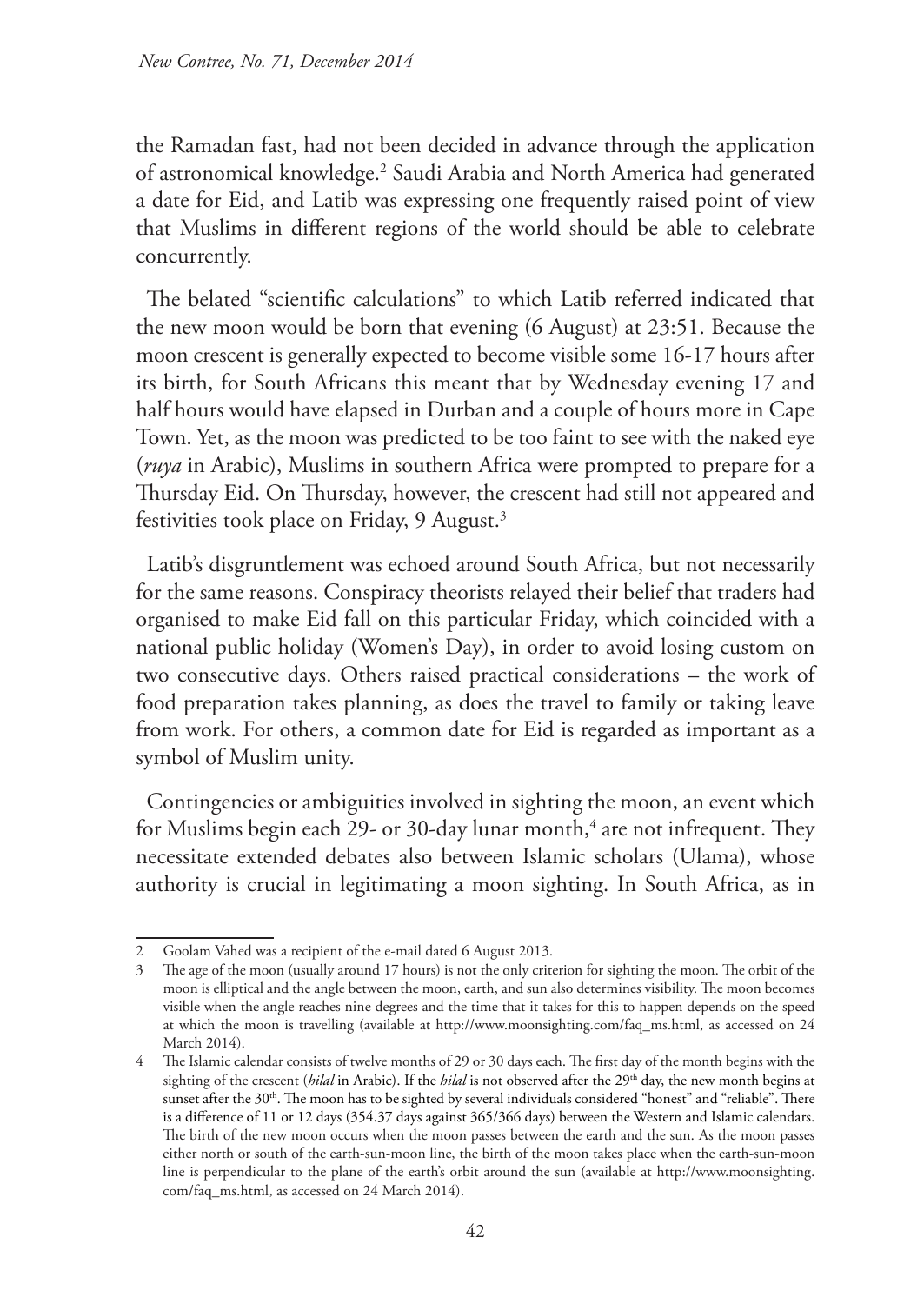other regions, formal organisations of Islamic scholars have been created in different historical moments to declare with authority on these matters, including the United Ulama Council of South Africa (UUSCA) and the Crescent Observers Society (COS) in Cape Town. Yet differences regarding the criteria for what constitutes a legitimate sighting, and by whom, can reflect wider disagreements or positions within the Islamic community in South Africa.

For example, earlier in 2013, on 11 February, in the absence of moon sightings – even with the moon 34 hours old – caused the UUSCA to declare 13 February the first day of the month of *Rabi'us Thaani*. This created the likelihood of a 28 day month, an impossibility in the Islamic calendar.<sup>5</sup> The dilemma was resolved, however, when UUCSA was able to announced to following day that the moon had in fact been sighted in Venda on 11 February. The country's leading Ulama conferred seven times before UUCSA announced on 20 February that the start of *Rabi'us Thaani* was now being pushed back to 12 February. Meanwhile, the COS – formed in 1936 to sight the moon from Signal Hill each month for the Western Cape region – had not sighted the moon. UUCSA's decision to belatedly accept the word of an unnamed Maulana "undermined the integrity of COS and threatened to divide the community". Morton accused UUCSA of ignoring "decades of protocol and procedure" and of "violating longstanding agreements".

Debates about moon sightings have a long genealogy in South Africa. This paper examines the disputes as they played out since the early twentieth century. The "moon controversy" provides an opportunity to examine broader issues concerning Muslims: claim-making on the basis of "traditionalism" versus "modernity"; the role of technology as a basis for practices of faith; the impact of reformism; the meanings and contestations about Islamic authority; and calls to exhibit global unity among Muslims.

### *Muslim settlement, Eid observances and moon contestations in Natal*

People of Muslim faith make up less than two per cent of the population of South Africa and, despite extensive heterogeneity are often sub-classified by geography and history into two groups: "Malay" Muslims living in the

<sup>5</sup> E Moosa, "South African Muslims face potential moonsighting dilemma", Cii News, 12 February 2013 (available at http://www.ciibroadcasting.com/2013/02/12/south-african-muslims-face-moonsighting-dilemma/, as accessed on 20 August 2013).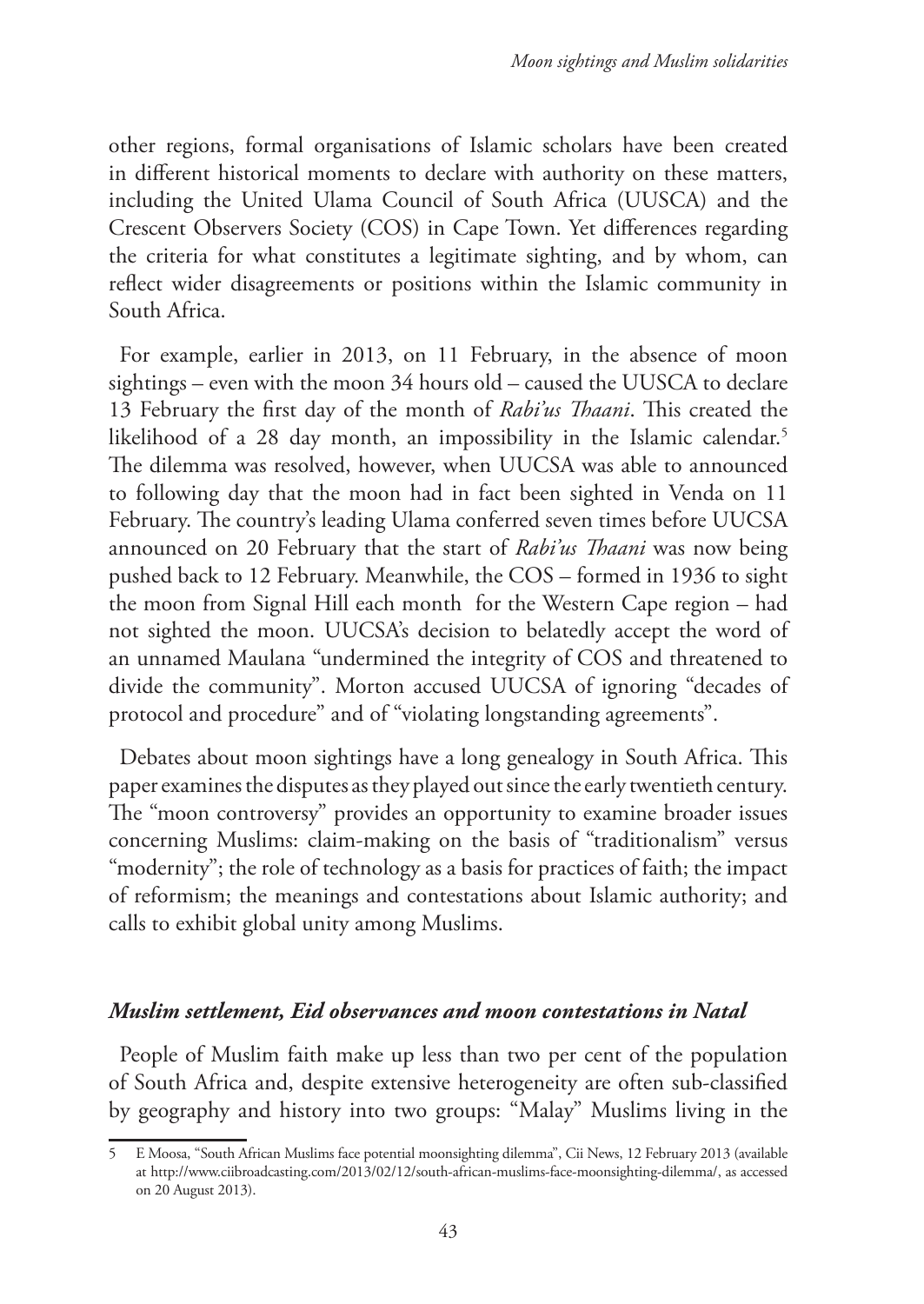Western Cape, whose ancestors arrived from regions of South Asia, Indonesia and East Africa as slaves (or freed slaves) from the seventeenth century; and Muslims from India who arrived in Natal and the Transvaal from just over two centuries later.<sup>6</sup> In relation to this later migration, Indians arrived in South Africa in two occupational streams. Between 1860 and 1911, 152 641 workers were brought to Natal as indentured immigrants. Entrepreneurs followed them, overwhelmingly from Gujarat on the West coast of India, arriving from the mid-1870s. After indenture contracts ended, most Indians took to hawking and market gardening and settled in and around major centres like Durban, Pietermaritzburg, Ladysmith, and Newcastle. Indian migrants of Muslim faith, both indentured and free, established mosques, madrassahs and festivals in the region.<sup>7</sup>

Eid celebrations took place in Natal from the earliest days of Muslim settlement. While indentured Muslims initially embraced the local festival of Muharram, in which large numbers of Hindus also participated,<sup>8</sup> the Islamic tradition of traders centred on the two festivals of Eid. Aboobaker Amod of Porbander, in his testimony to the the Wragg Commission of 1885-87, argued that "Mohammedans should have a holiday" at the time of their two festivals – "the Ids of Rammadan and Haj".9

Knowledge about Eid, and about the special ways it was being celebrated in the colony, was spread locally through the print medium of the newspaper. In the early twentieth century, a flurry of newspaper production was being directed to Natal readerships, overwhelmingly specified by language, race or ethnicity. *Indian Opinion*, the newspaper launched by Mohandas K Gandhi in 1903, and the *Indian Views*, started by MC Anglia in 1914, regularly

<sup>6</sup> According to the 2001 census, which has utilized apartheid-era racial constructions despite the ending of apartheid, there were 246,433 Malay and 236 315 Indian Muslims in South Africa. While race has no biological validity, the historical categorisation of people according to race has been and continues to be a social fact in South Africa. "Indian" is used to describe Muslims whose ancestors arrived from the Indian sub-continent over a century ago; while Malay is used to refer to those of the Muslim faith who during apartheid were attributed the race classification of "Coloured" in the Census. See S Jeppie and G Vahed, "Multiple Communities: Muslims in Post-apartheid South Africa", J Daniel, R Southall and J Lutchman (eds.), *The State of the Nation: South Africa, 2003-2004* (Cape Town, HSRC Press, 2004), pp. 252-286. The term Malay is heavily contested, and nomenclatures like Cape Muslim and Cape Malay have historically been used to describe them. M Haron, *Conflict of identities: The case of South Africa's Cape Malays* (Paper, Malay World Conference, Kuala Lumpur, 12-14 October 2001).

<sup>7</sup> G Vahed, "Mosques, Maulana's and Muharram: Establishing Indian Islam in colonial Natal, 1860-1910", *Journal of Religion in Africa*, XXXI, 2001, pp. 3-29.

<sup>8</sup> G Vahed, "Constructions of community and identity among Indians in colonial Natal, 1860-1910: The role of the Muharram Festival", *Journal of African History*, 43(1), 2002, pp. 77-93.

<sup>9</sup> YS Meer, "Examination of Aboobakker Amod, Wragg Commission 1885-1887", *Documents of indentured labour, Natal 1851-1917* (Durban, Institute of Black Research).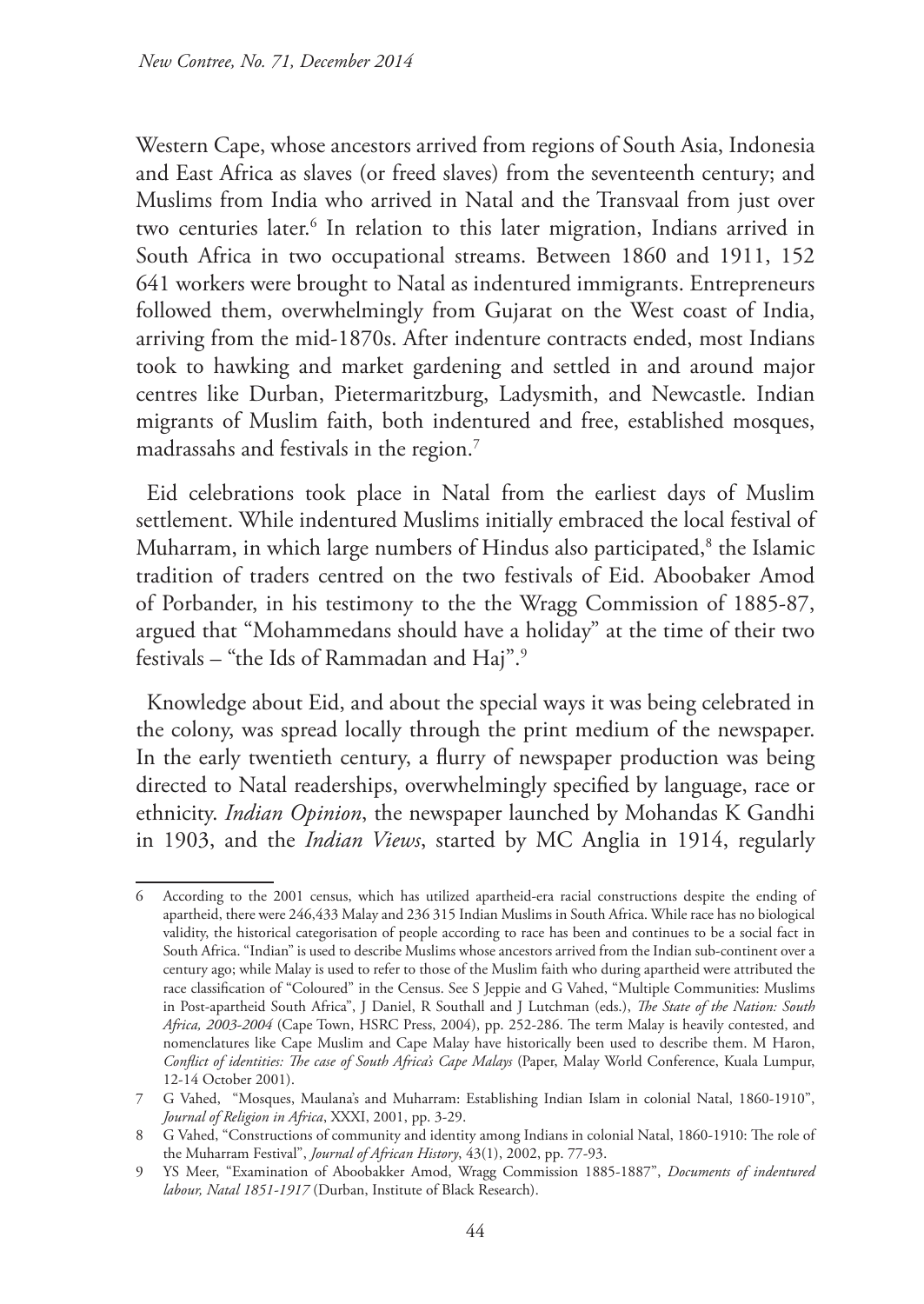reported on Eid gatherings. For example, in 1907, *Indian Opinion* explained to its Muslim readers what the borough laws were regarding *qurbani* (animal sacrifice),<sup>10</sup> while Muslim-owned shops closed for the day.<sup>11</sup> During Bakri-Eid 1908, there was a performance by the Star Dramatic Company in Durban's Victoria Street Theatre. During Eid-ul-Fitr 1911, the Point Mahomedan Society handed out prizes to its outstanding students<sup>12</sup> and, further inland, Eid-ul-Fitr prizes were distributed in Dundee.13 The Mahomedan Theatrical Group performed on the night of Eid-ul-Fitr in Durban in 1912.14 In August 1914, MI Seepye of Pietermaritzburg published his explanation of the significance of Eid and the manner in which it was observed.<sup>15</sup> An editorial in *Indian Views* in 1916 by Mahomed Doolarkhan on the occasion of "Idul-Fitr" called for Muslim unity globally and a prayer for British victory in the First World War,<sup>16</sup> even though Ottoman Turkey was on the opposing side.

Natal newspaper reports in this early period do not reveal about how the day of Eid was determined, or what issues around moon-sightings were being discussed. Some indication is offered from interviews. In a changing and modernising landscape, GM Randeree<sup>17</sup> recalled that when the first "high rise" buildings were built in Durban, moon watchers would climb to the upper story in hopes that this might increase their chances of sighting the moon. According to Randeree, during the 1920s and 1930s, decisions related to the sighting of the moon were made by prominent traders, men whose wealth and community positions were linked to their roles as Mosque trustees. These included EM Paruk and Syed Fakroodeen who were attached to the West Street and Grey Street mosques respectively, and Maulana Fateh of the Grey street mosque.

Until the 1930s, word of mouth was the only form of news of the moon sighting considered legitimate. On 4 November 1934, when two leading Islamic scholars, the brothers Mohammed Abdul Aleem Siddiqi and Ahmed Mukhtar Siddiqi of Meerut visited South Africa, Maulana Abdul Kareem of South Coast Junction in Durban, convened a meeting. Attended by the

<sup>10</sup> *Indian Opinion*, 19 January 1907.

<sup>11</sup> *Indian Opinion*, 2 February 1907.

<sup>12</sup> *Indian Opinion*, 9 September 1911.

<sup>13</sup> *Indian Opinion*, 17 September 1911.

<sup>14</sup> *Indian Opinion*, 26 October 1912. Some of these *Indian Opinion* references appear in S Bhana and G Vahed, *The making of a political reformer. Gandhi in South Africa 1893-1914* (Manohar, New Delhi, 2005), p. 75-77.

<sup>15</sup> *Indian Views*, 28 August 1914.

<sup>16</sup> *Indian Views*, 28 July 1916.

<sup>17</sup> G Vahed (Parlock, Durban), interview, GM Randeree (Retired salesperson interviewed in his capacity as a "community elder"), 22 April 1999. Randeree passed away in 2002.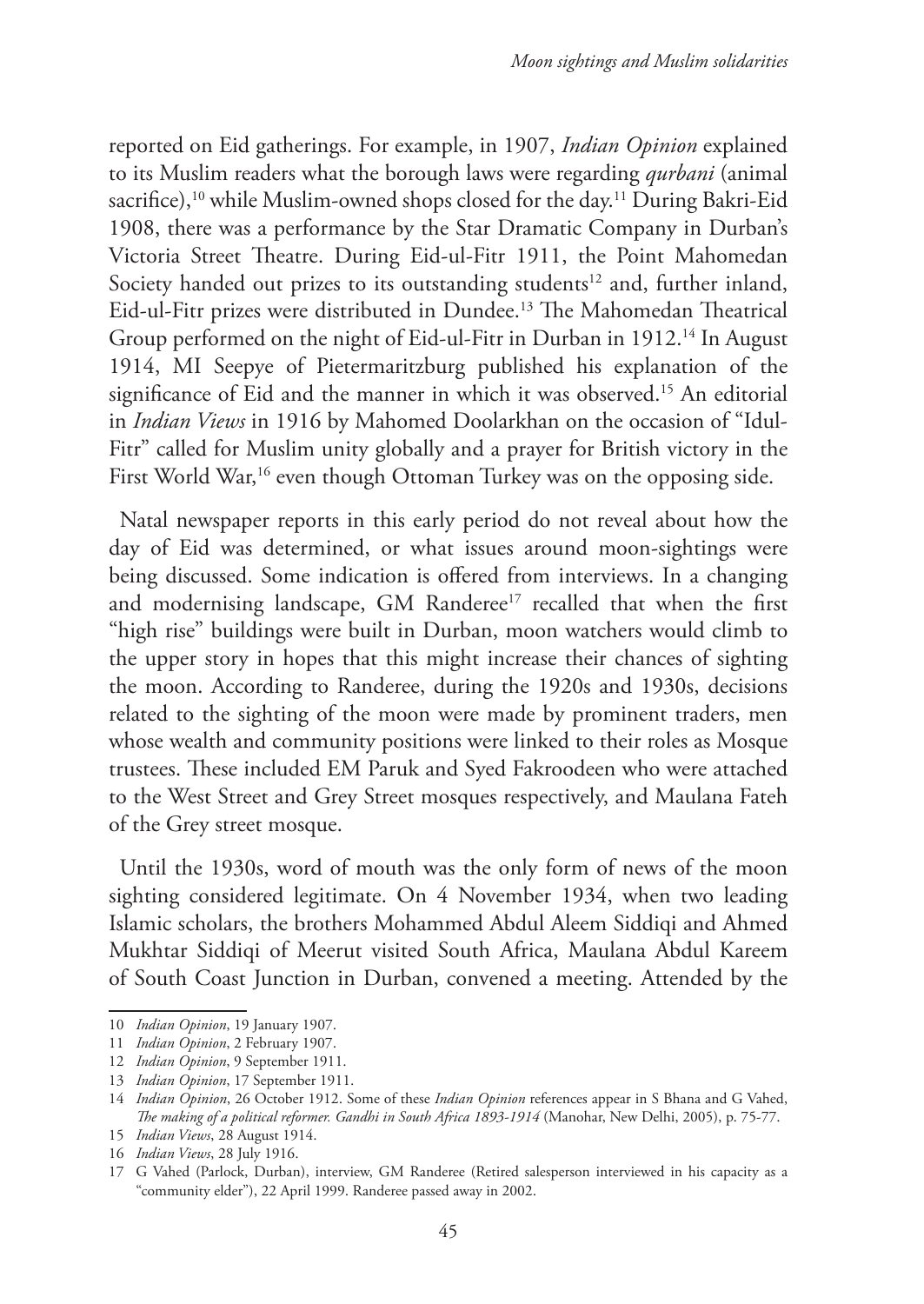Ulama of Natal, the purpose of the gathering was to discuss whether it was permissible to accept news of the sighting of the new moon by telephone, telegraph or wireless. After much debate, the group passed the following resolution:18

Basing our judgement on authoritative books of Muslim jurisprudence and the ruling of various Ulamas in India, we have come to the conclusion that information appertaining to Ramadan, the Eid-ul-Fitre and Eid-ul-Adha new moon received through the agency of a letter, a telegram, a telephone, or a wireless message could not be deemed valid evidence in terms of the Muslim law and should not be relied upon.

Scholarly rulings, however, did not necessarily go undisputed or unchallenged. In the 1940s, laymen, led by progressivists, community patrons and trading elites, formed Muslim organisations to influence the position of Muslims in relation to local issues within a climate of exclusionary or racist governmental policy rulings. The first such umbrella organisation in Natal was the Natal Muslim Council (NMC)*,* formed in April 1943. It was the brainchild of London-trained Advocate Ibrahim Bawa and included mainly professionals and traders: only one member of the Ulama fraternity, Maulana Bashir Siddiqui, was on its executive commitee. In this same period, but mainly comprising members of the Ulama, a special Durban Hilal Committee was formed to regulate moon sightings.<sup>19</sup> Faultlines between views about authoritative Muslim knowledge sometimes emerged. Disputes (between organised, powerful Muslim laymen and religious scholars, many whom were temporary migrants serving in Natal mosques and madressas for fixed terms) were also frequently geographical (between Natal and the Transvaal).

This can be highlighted through two examples. In August 1948 , a group described as "respected Durban Muslims"20 submitted a report to the *Indian Views* explaining how the Hilal Committee came to declare Thursday 5 August as the day of Eid-ul-Fitr, when many other Muslims had observed Eid a day earlier. The Hilal Committee had ruled at 7.45 p.m. on Tuesday evening that Eid would not be on Wednesday, as the moon had not been

<sup>18</sup> The following Ulama attended: Abdul Rehman Ansari, Pietermaritzburg; Mahomed Abdul Kadir Afriki, Durban; Imam Abdus Samad, Durban; Sayyed-ul-Huqq, Verulam; Mahomed Yousuf, Umzinto; Sayed Serfuddin Vaesy, Durban; Hazrat-ud-Deen, Stanger; Sayed Abdul Kadir, Durban; Abdul Vahed Punjabi, Durban and Sulaman Mohammed Kafletvi, Durban. See *Indian Views*, 7 November 1934. Details also provided by Munshi DM Khan of Umzinto to *Indian Views*, 15 May 1957 when this issue was being debated.

<sup>19</sup> G Vahed, "Indian Muslims in South Africa: Continuity, change and disjuncture, 1860-2000", *Alternation,* 7, 2000, p. 73.

<sup>20</sup> They were MA Motala, AH Moosa, AM Moolla, EM Randeree, and SM Paruk; traders, some of whom were mosque trustees.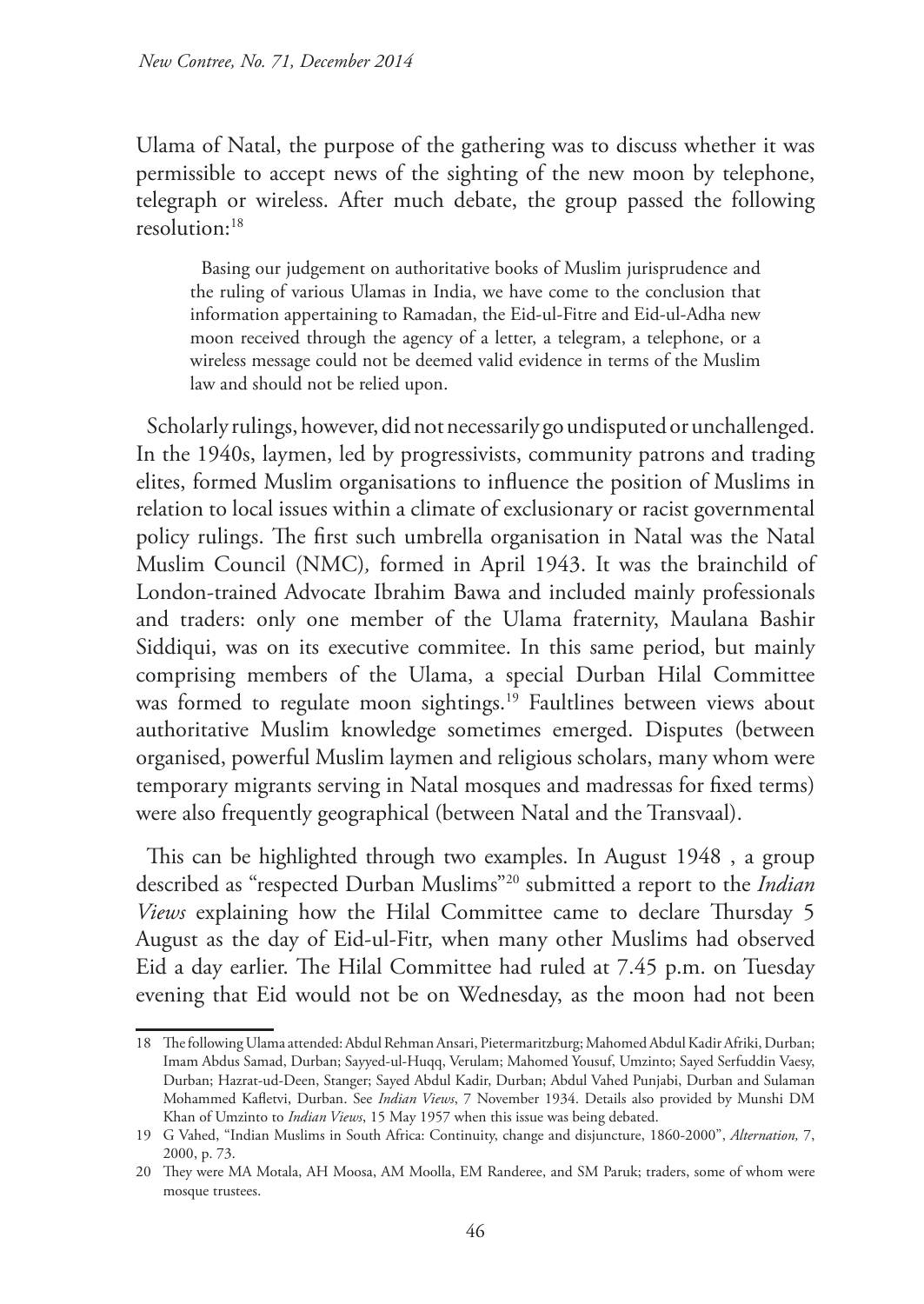sighted. Yet information was subsequently conveyed to Durban-based traders, presumably by telephone, that the new moon had indeed been sighted at Waschbank in Northern Natal as well as in several Transvaal small towns and that most Muslims in the Transvaal and some in Natal would be observing Eid on Wednesday.

At 11:00 pm, the concerned Muslims who had learned about this discrepancy visited the home of Maulana Aboobaker of Mayville, where they found AS Kajee and several members of the Hilal Committee. They informed the committee that the moon had been sighted and Kajee resummoned the full Hilal Committee, including some of the leading Ulama of Durban, such as Maulanas Gulam Mustapha, Bashir Siddiqui, and Sayed Sarfoodeen, to his office in Leopold Street at 12.30 a.m. Although Maulana Sema of Waschbank and IM Coovadia and Hoosen Jazbhay of Johannesburg confirmed the moon sightings, the Durban Hilal Committee announced at 1.45 a.m. that the information was not *mowtaber* (reliable) and reaffirmed that Eid would be on Thursday. Motala and company described the decision as "surprising to us because we know that in the past information of lesser strength had been accepted and acted upon with the concurrence of learned Moulvis".<sup>21</sup>

Another dispute occurred in 1949, when most Muslims in the Transvaal – and some in Natal – celebrated Eid on 27 July, whilst the Durban Hilal Committee ruled that Eid was on 28 July. Expressing his ire at what he portrayed both as a rejection of science and a legal violation, MO Seepye of Pietermaritzburg distributed a cyclo-styled circular dated 28 July under the above caption "This is your Eid":

It is habitual of Durban to sacrifice the Eid on the altar of ignorance, but this is the first time where Maritzburg has followed suit. It is regrettable that the people are misled by the "Hilal Committee". The name "Hilal Committee" signifies a body which is qualified in the astronomical science of the moon. But, on the contrary, the so-called "Hilal Committee" acts on the reverse: they discredit all evidences and informations regarding the moon. Some time ago the "Hilal Committee" had chartered an aeroplane to see the moon in the air. Had they been sincere they would have again flown to places where the moon has been actually seen and verified the facts instead of sitting and rejecting the phone-message. "Muslims! Consider for yourselves. Would it be legal for you to say the Juma (Friday) Namaz is on Saturday? Then how do you legalise the Eid Namaz on the day when the Eid is past?"

<sup>21</sup> Statement by MA Motala, AH Moosa, AM Moolla, EM Randeree and SM Paruk on the Hilal Committee's Decision, *Indian Views*, 11 August 1949.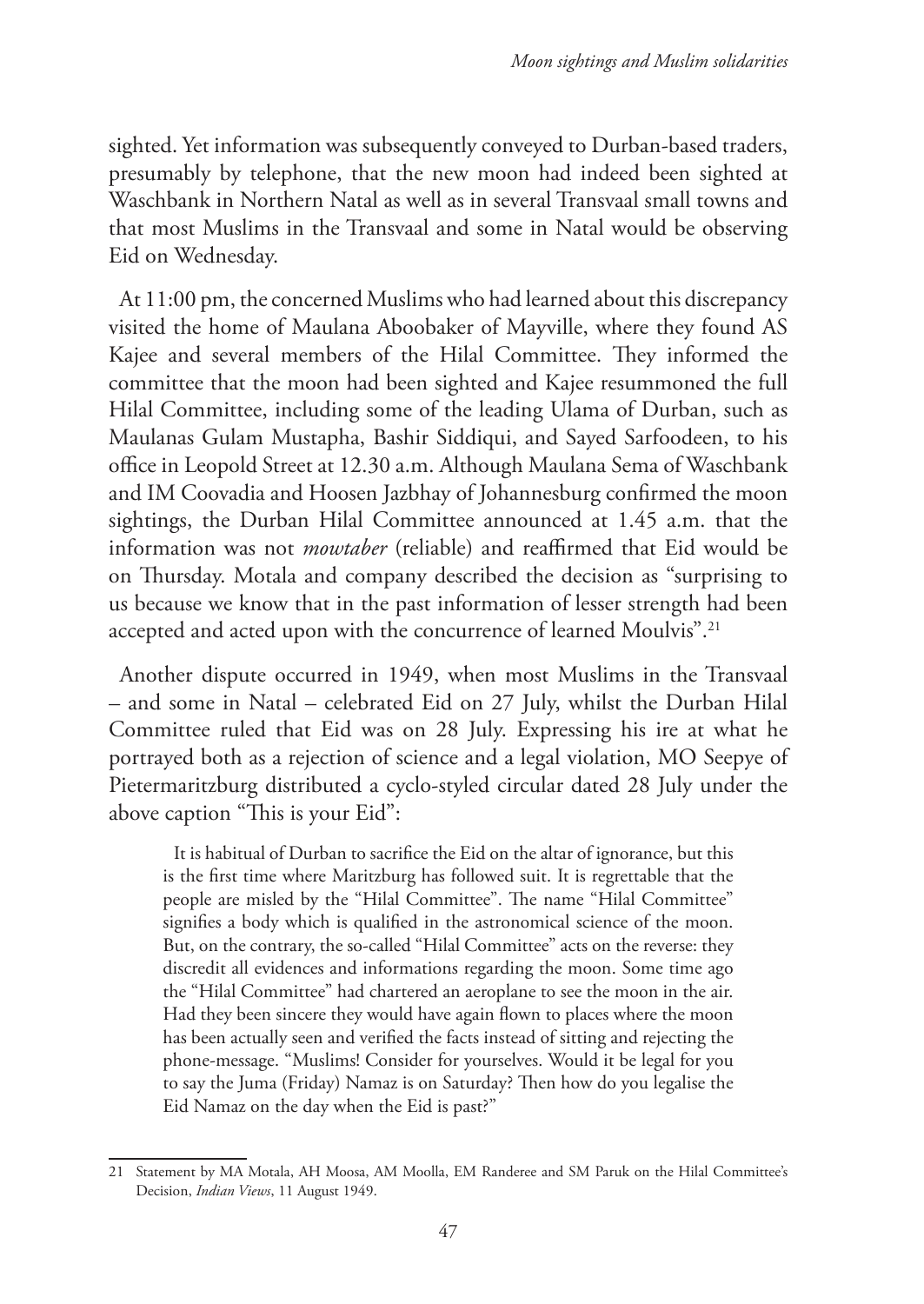The chartering of an aeroplane, which Seepye's pamphlet refers to, was also mentioned by several individuals interviewed.22 Ismail Manjra, who arrived in South Africa from India in 1946, recalls that the experiment took place a year or so after his arrival. As he remembers it, the moon was easily sighted that year and he and his contemporaries considered the joke very much on the Hilal Committee. Zuleikha Mayat, who arrived in Durban from Potchefstroom in 1948 after her marriage, just missed the event but was told of it by the family of her husband. Moosa Paruk recalled that his uncle, Mamoojee Paruk, as well as Maulana Bashir Siddiqui and MS Badat were amongst the actual passengers on that plane.

By mid-century, and reflecting global trends, the growing faith in modernism by many South Africans included many middle-class and elite Muslim residents of Natal, whose embrace of progressivism was also aligned to political claims for full citizenship. This was increasingly reflected in the binary discourses of tradition and modernity. The uses of science and the implication of new technological inventions were key to contemporary debates about lunar knowledge and the criteria for being able to declare an authoritative sighting. How scientific innovation could be resolved with religious orthodoxies was a matter of interests to religious scholars but also to Muslim publics. Such questions were fueling another new development: the growing interest by Durban Muslims in studying arabic and Qu'ran for themselves.

### *Sputnik and the moon controversy, 1957*

The 1950s saw important changes in the Islamic landscape in Natal. Ulama were establishing local centres of learning to promote a traditionalist vision for Islam in the region in the same period that a generation of young, educated Muslims demonstrated their readiness to challenge traditional conceptions of Islam. In Durban in 1954, Daud Saleh Mall, a medical doctor, along with a number of his peers (mainly among the Gujarati trading classes) formalised into an organisation an initiative begun four years earlier. Their Arabic Study Circle sought to promote the general study of Arabic so that Muslims could consult the Qur'an directly, without dependence solely on the Ulama for interpretation of key texts. It also invited dynamic Muslim thinkers outside the Ulama fraternity to introduce new ideas. Among the most controversial was Frenchman Joseph

<sup>22</sup> Interviews?, Ebrahim Jadwat, 15 August 2013; Moosa Paruk, 18 August 2013; Ismail Majra, 18 August 2013; Ebrahim Moosa, 16 August 2013; and Zuleikha Mayat, 16 August 2013.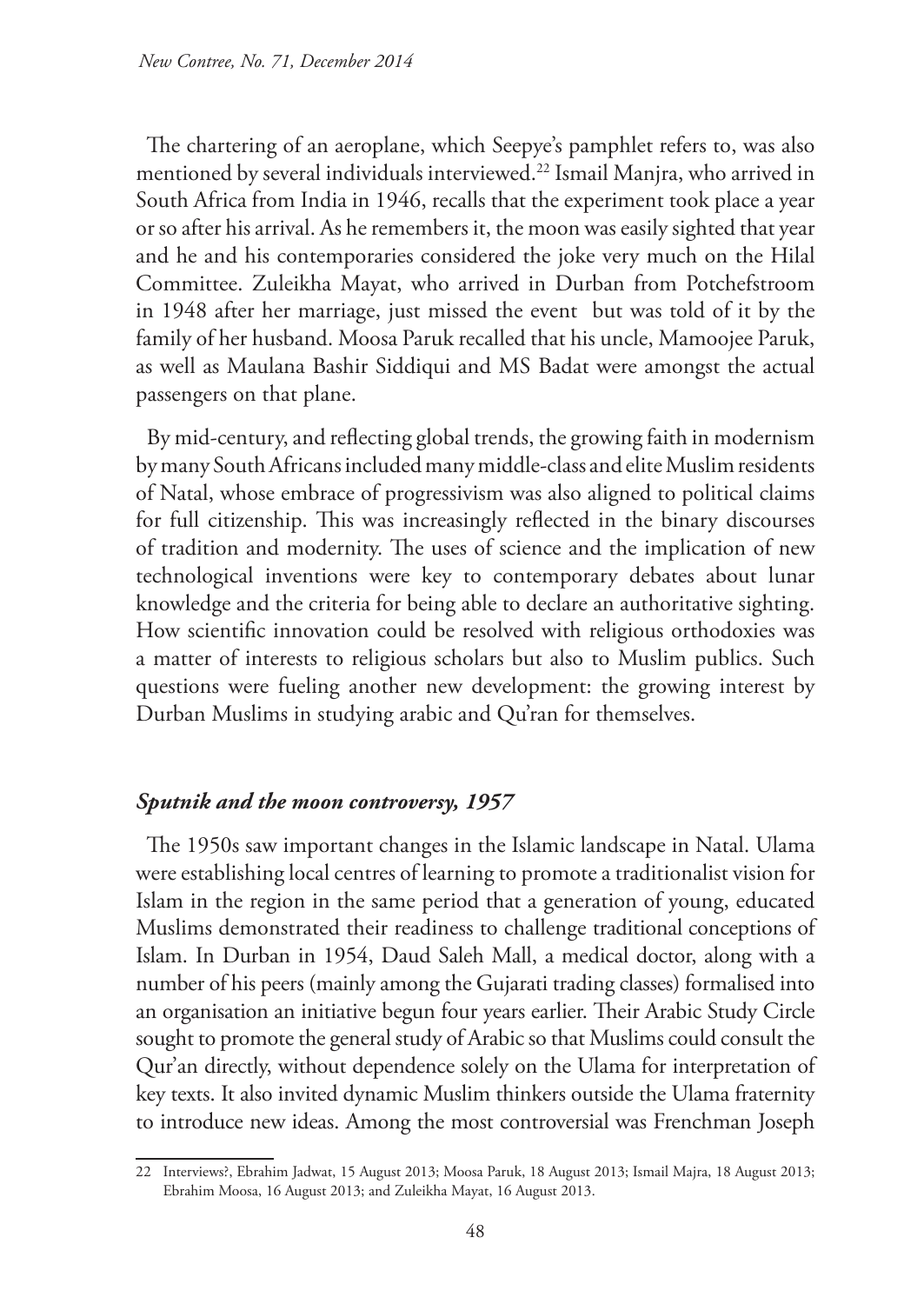Perdue, a convert to Islam, a long-term guest of the Arabic Study Circle, offering seminars on Judaism, Christianity, Hinduism and African faiths and advocating religious tolerance.<sup>23</sup>

The Durban and District Muslim Association, led by trader EH Ismail, tried to create dialogue across religious and racial barriers. For example, when the annual celebration to commemorate the birthday of the Prophet was held on 31 October 1955, Ismail invited the Mayor of Durban, Vernon Essery, Professor Leo Kuper of Natal University and MB Naidoo, vice-principal of Sastri College, as guest speakers. After garlanding the Mayor, Ismail told the audience: "Our desire is to live in peace and to share our heritage with our fellow subjects who sympathise with these".<sup>24</sup> The Iqbal Study Group, named after Muslim thinker Sir Mohamed Iqbal, was made up of young Muslims who met to discuss issues affecting the Muslim world more generally and organized an annual Iqbal Day. They were especially critical of the Ulama. At the 1965 Iqbal Day celebrations, one of its members, Abdullah Deedat, who had studied in Egypt, was quoted as saying, "Moulanas are good for nothing." A writer to *Indian Views*, GH Bhabha, took exception to such views and asked: "How can we expect our children to respect the Moulanas when such slanders are being hurled by mature men?" A letter from Cassim Abdullah complained that "the day was a monotonous sing song of hurling abuses at the rich, and slurring the molvies".25

During the 1950s, the *Indian Views* was often a vehicle for challenges around doctrinal authority within Islamic southern Africa. Editor MI Meer<sup>26</sup> was sympathetic to the Arabic Study Circle's reformist enthusiasm and published notice of their activities and advocated a similarly enthusiastic position on modernity and reform. In editorials and articles, the *Views* leveraged global scientific trends and to religious expertise from the geographical centre of Islam against local traditionalism and traditionalist clergy. Frequent accusations by the Durban literati that the Ulama were parochial and "behind the times" – expressions which often extended into bald insults and vitriolic caracaturing – reflected the writers' confidence that the position they took was dominant

<sup>23</sup> S Jeppie, *Language, identity, modernity: The Arabic study circle of Durban* (Cape Town, HSRC Press, 2007), pp. 67-71, 84-95.

<sup>24</sup> *Indian Views*, 23 November 1955.

<sup>25</sup> *Indian Views*, 30 August 1965.

<sup>26</sup> MI Meer was born in the Surat, India, and came to South Africa as a young boy. He took over editorship of *Indian Views* in 1928. He had a liberal interpretation of Islam. See T Waetjen and G Vahed, "Diaspora at home: *Indian Views* and the making of Zuleikha Mayat's public voice", *Africa: The Journal of the International African Society*, 81(1), pp. 23-41, for more on Meer and his interpretation of Islam.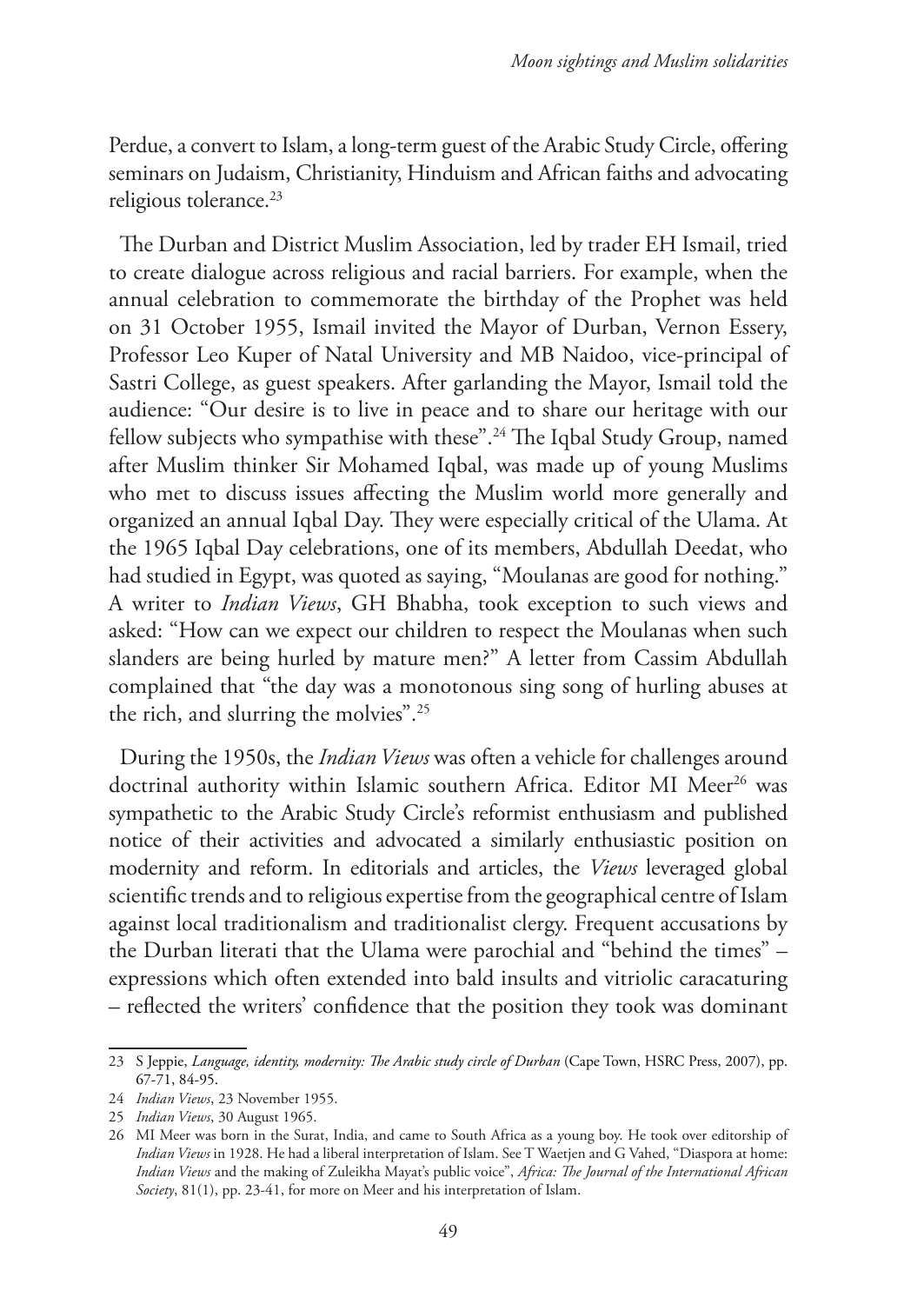and widely shared. In 1957, in an editorial titled "The Curse Called Hilal Committee", Meer himself suggested:<sup>27</sup>

The time has come to put an end to the tyranny of the Molavi Moulana who are the controlling force in the Hilal Committee of Durban and whose disgusting antics make a laughing stock of Islam and Muslims on the occasions of Ramadan and Eid every year. Some of these Moulanas are no doubt honourable men but the majority who rule the roost are either stupid, ignorant people whose understanding of Islam and its laws is that of backward primitives or mischievous people who willfully create mischief in order to gain limelight – mischief to them is a means of enhancing their high mighty importance; of becoming the cynosure of the public eye and drawing public attention to themselves as a fearfully wonderful lot of exalted learned men who have drunk deep at the fount of Islamic learning. It is to be admitted that they do succeed in providing themselves to be people who have drunk deep – but only at a fount of ignorance and stubbornness and not at any fount of Islamic knowledge.

Meer added that anyone who thought his criticism harsh should consider, as an example of the Ulama's "incomprehensible antics", certain circumstances he then proceeded to recount. The birth of the moon for Ramadan was at 11.19 a.m. on 31 March. Officials of the Egyptian Government Observatory at Cairo and the Mufti of Al Azhar saw the moon through their telescope, visible for eighteen minutes, and proclaimed 1 April as Ramadan. The Hilal Committee in Durban rejected these findings both because the moon was not sighted locally and because of the use of a telescope. When All India and Pakistan Radio announced that the moon had been sighted on 1 April and that Ramadan would commence on 2 April, the committee discounted that news as well, and, in what *Indian Views* described as a "sorry – and laughable – spectacle", ruled that Ramadan would commence on 3 April. Telegrams from India and Pakistan testifying that the moon had been sighted did not revise the date chosen by the committee. It was Meer's view that while "our primitive Maulanas" could argue that Islam's important religious and historical texts made no mention of radio and astronomical telescopes, "[written] letters existed even in those days and their validity as evidence is recognised by the ancient authorities".

According to Meer, the controversy did not end there. The birth of the moon at the end of Ramadan month was at 1.54 a.m. on Tuesday 30 April and was seen that evening in Durban and other towns in Natal. At least ten

<sup>27</sup> *Indian Views*, 8 May 1957.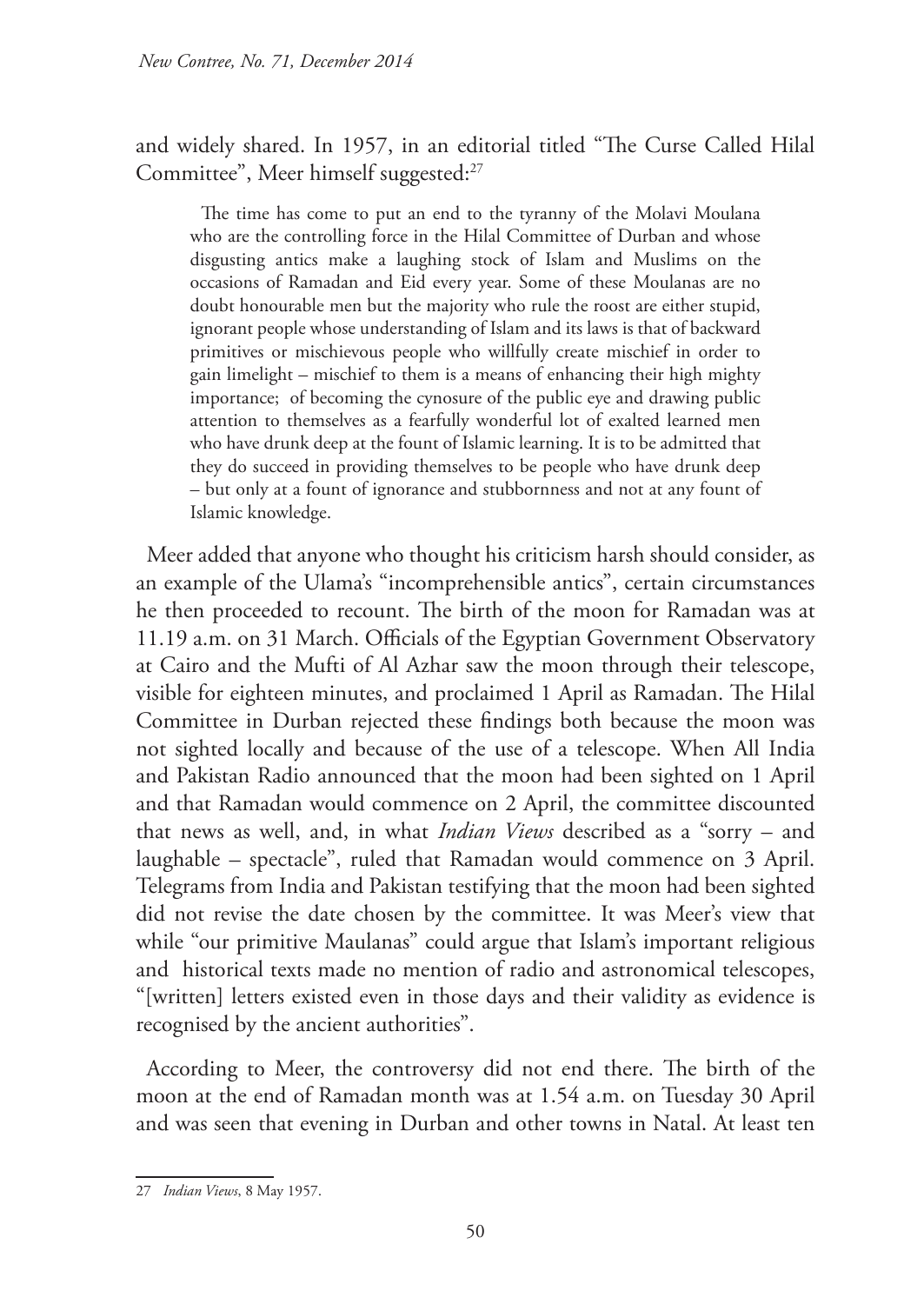people informed the Hilal Committee of the sighting. Despite this evidence and the fact that most Muslim countries celebrated Eid on Wednesday 1 May, the Committee ruled that the Eid would be observed on Tuesday 2 May.<sup>28</sup> If the committee had accepted the moon sighting evidence, argued Meer, then Muslims would have only completed 28 fasts whereas the Islamic month has a minimum of 29 days.

In relating this instance, Meer was not only conveying his opinion of the historical relativity of technologies utilized in surveiling the skies and communicating the lunar calendar to the faithful – thus aligning and unifying their practices – but also underscoring a political reality about Islamic authority. Located at one of the southern-most port cities in the Indian Ocean and Islamic world, assurances of connection and alignment with societies regarded as the centres of Islamic learning was – for the cosmopolitans like Meer – perhaps also a feature of geographical anxiety. Some Muslims in Durban were identifying Egypt rather than the Indo-Pakistan subcontinent as the source of modern Islamic authority. MAH Moosa, a businessman serving on many community trust projects, sponsored three students, Abdullah Deedat, Hafez Timol and Sulaman Omar for religious study in Egypt.

In the months following the launch of Sputnik 1 by the Soviet Union in October 1957, debates about the application of science in religious practice affecting Muslims resident in the southern hemisphere intensified even further. Like many at the time, the idea of a "man-made moon" floating above the earth caught the imagination of Zuleikha Mayat, who made space her *Indian Views* women's column "Famida's World" to engage with wit and sense of humour a matter becoming the source of fraught contestation among local religious and patriarchal expertise:<sup>29</sup>

Our learned Ulamas can still bicker over the birth of the moon despite the stupendous findings and forecastings of scientists. Let us play a prank next Ramadan Eid by getting a scientist friend to launch a crescent shaped satellite in [sic] the horizon say two days before Eid and see whether they observe it.

The so-called "New Moon Controversy" appeared as a series of articles in the *Indian Views* early in 1958, triggered by the fact that half of Durban's Muslims began fasting on 11 March and the other half on 12 March. The debate, once again, focused on whether an orthodox sighting of the crescent

<sup>28</sup> MI Meer, "The curse called 'Hilal Committee'", *Indian Views*, 8 May 1957.

<sup>29</sup> *Indian Views*, 16 October 1957.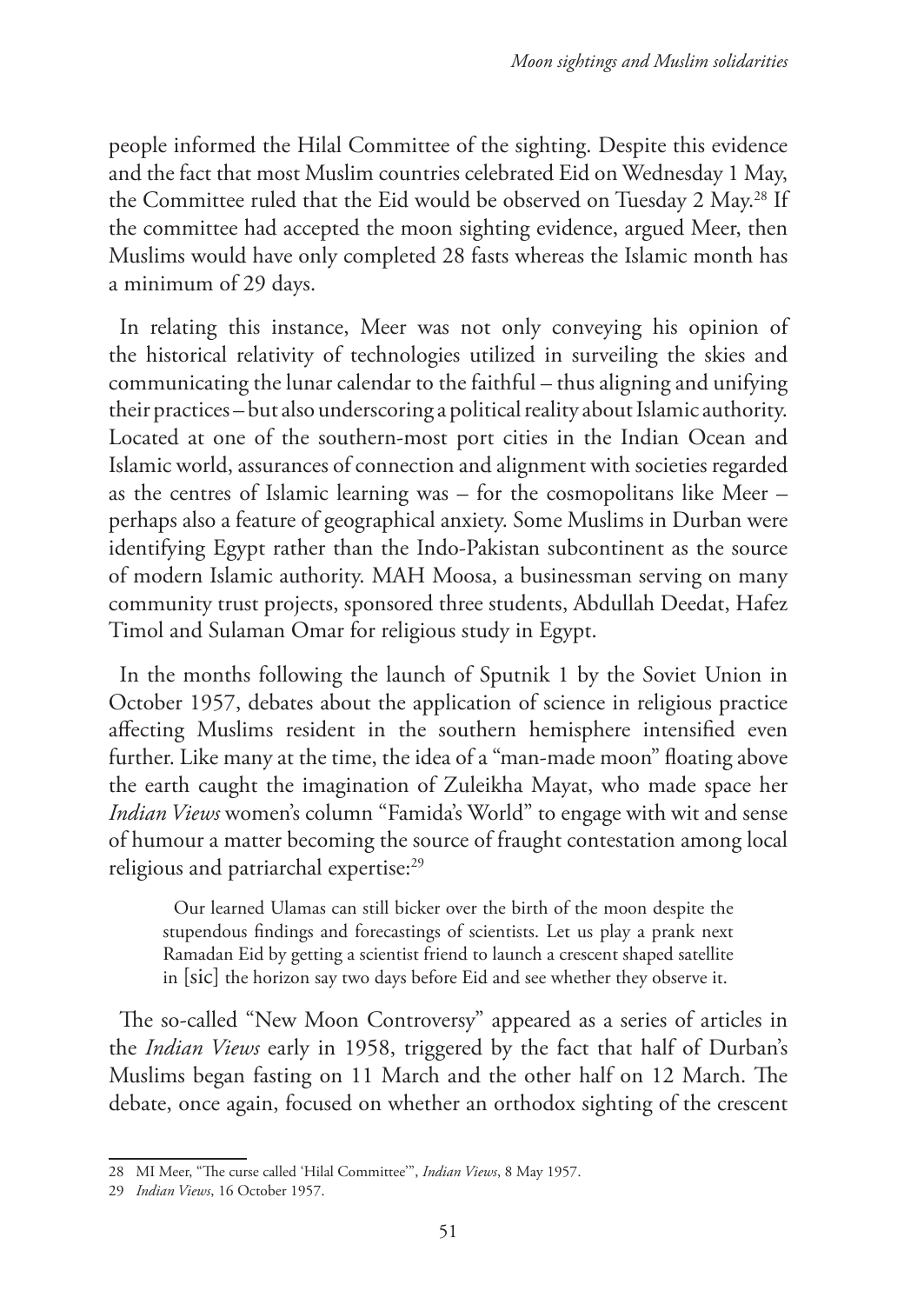moon by leaders situated at the geographical centre of Islam, procured by telescope, could subsequently be conveyed by means of radio and telephone to clergy in the global South. At stake was nothing less than the modern globalization of Islam and the centralization of its clerical authority.

An article titled "The Crescent Moon", translated from Arabic to English, appeared in *Indian Views* on 8 April 1958. The author was Dr Abdur Rahman Taj, whose views and analysis the editors roundly endorsed, assuring readers of his expertise and qualifications: he was "no less a person than the Rector of the great Al-Azhar [University in Cairo] whose orthodoxy, piety and authority to speak of the *Shariat* laws could not be questioned." As summarized by the editors, the article:<sup>30</sup>

... stresses the importance of demonstrating unity of Islam by commencing Ramadan and observing the important festivals like the Eids on one and the same day everywhere. The radio and progress in astronomy make it possible for us to do so to-day and there is nothing in the Shariat of Islam which could operate as a superstitious taboo to deprive us of the benefits of either.

Following the quoting of the Qu'ran on the Prophet's injunction to begin and end fasting at the sighting of the crescent, the author first explained the current dilemma as one of geography. The "serious difference to reconcile", he explained, emerged from the fact that the sighting of the new crescent in some regions was "impossible".31 This raised the question of whether those regions should "be allowed to rely on the information received from the regions that have sighted the crescent and commence to fast with them, thereby showing unanimity in the performance of one of the most important religious duties".

Taj related that according to the "opinion of the Mazhabs", the "Imams from the four schools of thought", time zone differences should not impede a unified global fast. Moreover, the article argued, the "spirit" of the tradition to fast with the sighting of the moon was in no way affected. He concluded that this evidence should be:

... amply sufficient for the fast to become obligatory on the people of one region when they receive news of the sighting of the moon from another region. There is no difference between one region and another when it comes to the sighting of the crescent, just as there is no difference between one town and another in the same region.

<sup>30</sup> MI Meer, "The crescent moon", *Indian Views*, 8 April 1958.

<sup>31</sup> The author provides an example that demonstrates the capacity of Astronomers, as well as "Hijazis and Egyptians", to sight the new crescent just after sunset when those further East "e.g., India and Indonesia" do not see it until the next night "bigger in size and higher on the horizon" and therefore not a new crescent.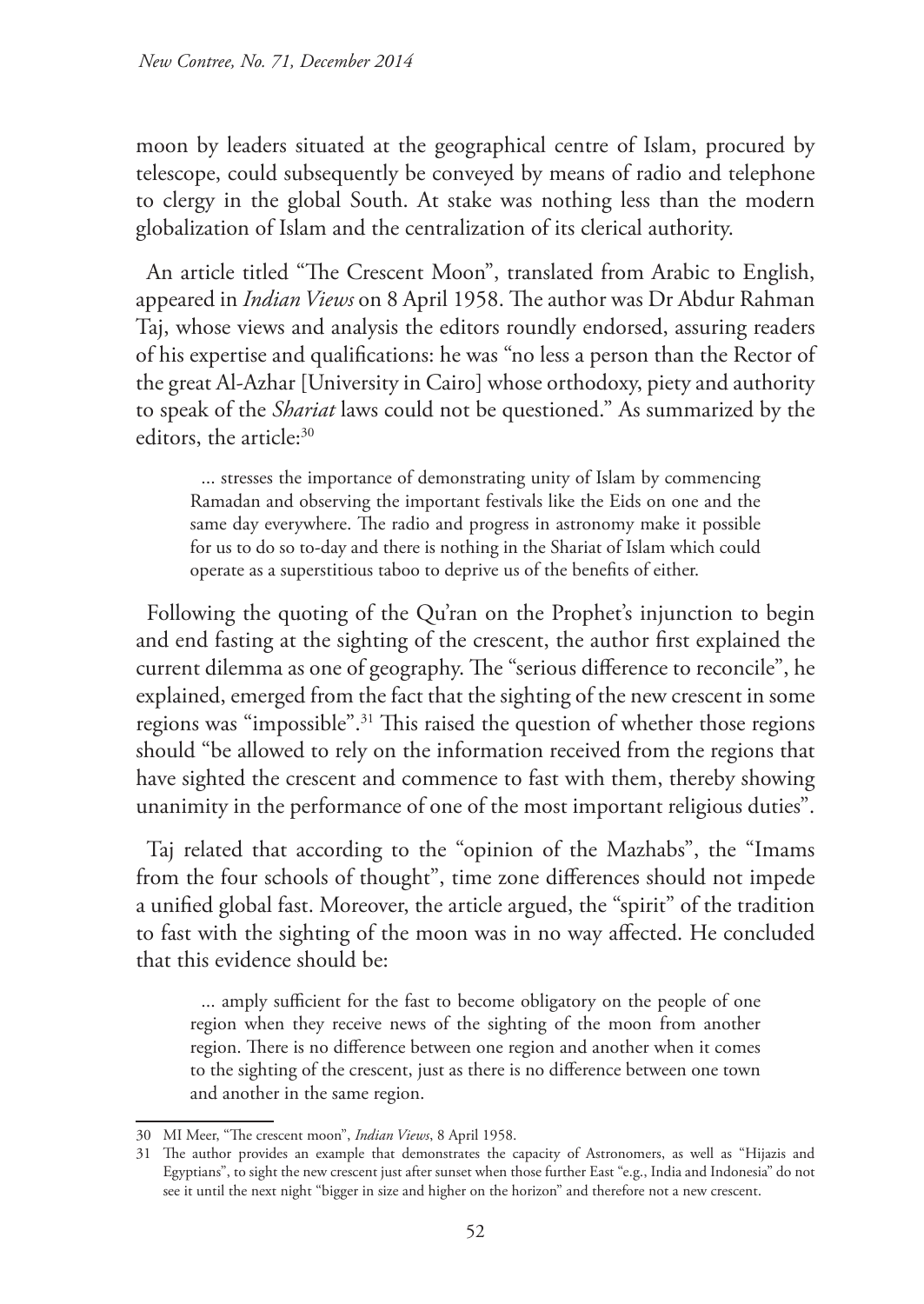Maulanas in Durban were not in agreement with Taj. Nor, quite naturally, did they represent a united front in agreement with each other. *Indian Views* acted opportunistically to publicize dissent. In the same issue that Taj's article appear, an article in the *Views* announced that Maulana Abu Baker Katieb, Imam of the Grey Street Jumma Mosque, and Maulana Abdur Rehman Ansari, the Imam of the West Street Mosque, had "agreed before a large gathering of Muslims in Durban… that news of the new moon broadcast [by specific radio stations] should be accepted".32 However, this was a somewhat misleading representation of much more reluctant and concessionary statements. The meeting had been organized by the Arabic Study Circle and the Maulanas had appeared as panelists to provide answers to specific questions – or rather, to an argument – laid out carefully point by point by the chairman in regard to the issue at hand: if it "was acceptable to the 100 million Muslims of the Indo-Pak subcontinent" why not to Muslims in the Union? If the answer was proximity, this was invalid as "nearness in no way affects the validity of news about the new moon". Nor was the "clarity of reception" of radio communications going to be accepted as a valid objection the Maulanas might offer. Further, it was "true that in Cairo the new moon is seen through the telescope of the Government Observatory of Halwan, but no authority has as yet declared that there is anything wrong about doing this". Finally, the Maulanas were reminded:

... of the Fatwa most of them signed in 1934 declaring it as absolutely illegal and sinful to accept any news of the new moon conveyed over the telephone, by telegrams, letters or wireless. It now transpires that they were wrong in their judgment then and by their conduct to-day they tacitly acknowledge that their Fatwa of 1934 was a blunder. Before they answer the questions asked them to-day, we would beg them, in all humility, to ponder deeply and carefully lest they commit another such blunder.

Maulana Katieb's response was that the matter was out of their hands since the Ulamas in India had refused to accept telescopic sightings and "we in this country are subservient to them". While the Indian Ulama were decreed to be "very much advanced" in their "piety and strict observance of religion", Maulana Katieb suggested that perhaps they had not become "independent of thought to the requisite extent". He hoped that they would "become a trifle more progressive" but thought this would be a matter of time and patience. For his part, Maulana Ansari indicated a willingness to act on the matter if certain conditions were complied with. Committees of investigation "should

<sup>32</sup> MI Meer, "Important statements by Maulanas", *Indian Views*, 8 April 1958.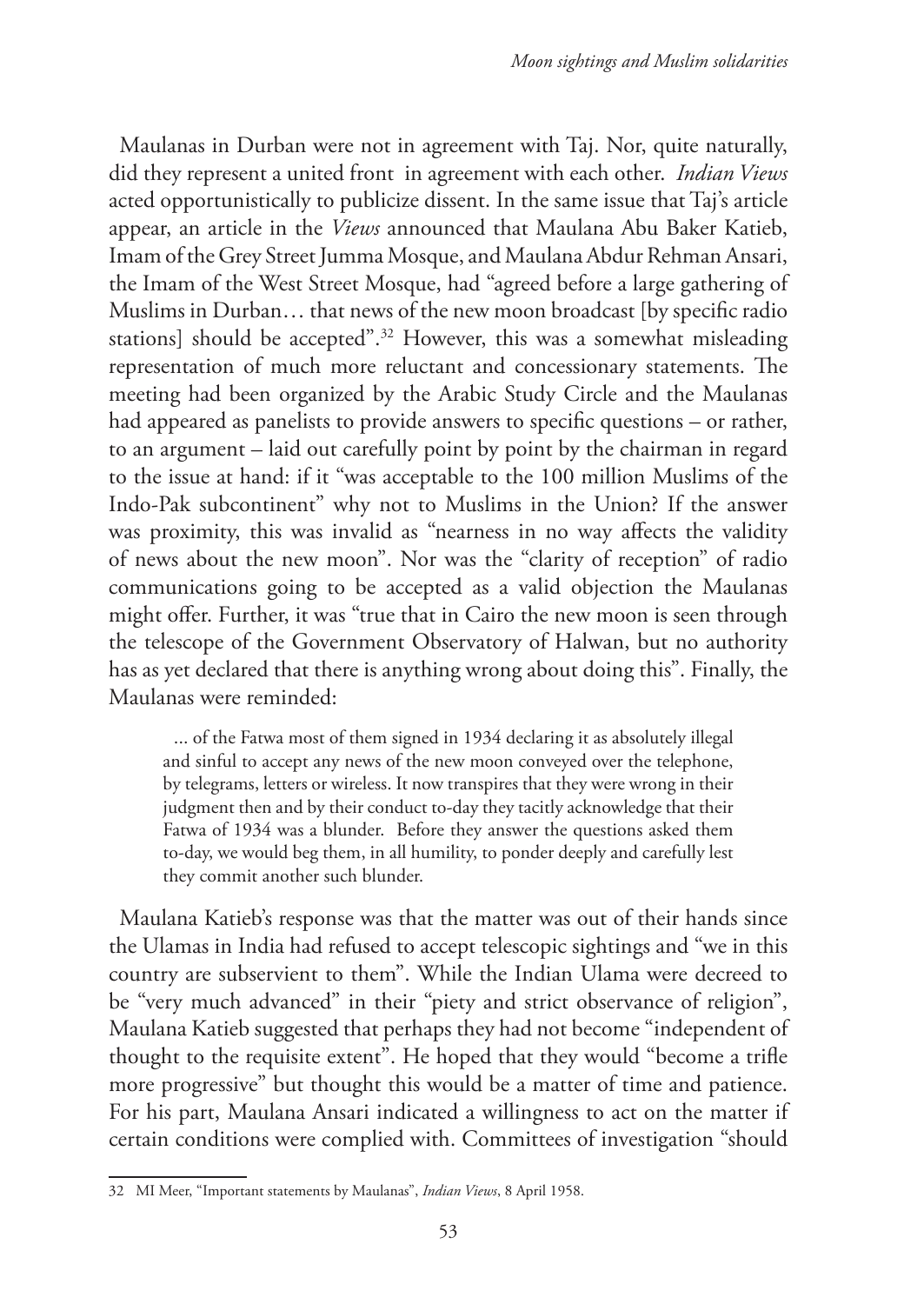be appointed not only in this country but in the countries broadcasting the news" made up of people who "loved their religion" and who were sufficiently "trustworthy" to determine whether "those who claimed to have seen the new moon are people with some degree of faith; people with some fear of God; with some fear of what they are saying". He was clear that the Durban Ulama "cannot accept such news in the ordinary manner. To accept news of the new moon heard on the radio in the ordinary manner is against our Islamic tradition".

The issue of sensory knowledge was taken up in different ways in subsequent articles. The editor of *Indian Views* published his disagreement with Ansari's declaration that manners of hearing could be deemed contrary to tradition. In an editorial appearing first in Gujarati and later in English, new scholarship was offered. Mediated ways of sighting and hearing of the new moon were not only not against Islamic tradition<sup>33</sup> but:<sup>34</sup>

... in perfect consonance with those traditions because it is written in that authoritative book of Islamic jurisprudence, the Dur-e-Mukhtaar, Vol. 1, page 503: "The clear fact is that it becomes obligatory for people in the villages to commence fasting when they hear reports of canons fired in the city, or see the illumination of lights there, because such signals convince them that the new moon has been seen and anything of which one becomes convinced must be acted upon". Similarly, Maulana Mohanned Abdul Hai has written in his majmoo-e-fatawa, page 396: "If it be customary in a town to fire a canon on Eid day, and the sound is heard in the villages, the villages must break their fast […], For similar reasons, it becomes obligatory to commence fasting when one hears canons fired to announce the Ramadan new moon". If even in regard to things like canons and illuminations it is not required that acceptance of their testimony must depend on investigations carried out by two separate committees composed of semi-saintly personages, what right has anyone to impose such conditions on radio news?

On 20 May 1958, Dr Taj encouraged Muslims to accept the authority of astronomical science and not the naked eye:<sup>35</sup>

Why don't the Muslims the world over accept the calculations of astronomers as an aid to minimize their task of sighting the moon. Their special knowledge

<sup>33</sup> *Radd al-Mukhtar ala ad-Dur al-Mukhtar* is a book on Islamic Jurisprudence [*Fiqh*] by eighteenth Scholar, Allamah Sayyid Muhammad Ameen ibn `Aabideen ash-Shaami. It means "The Answer to the Baffled" over "The Exquisite Pearl". Radd al Mukhtar is a super commentary on Imam Ala' al-Din al-Haskafi's Islamic Jurisprudence book Durr al-Mukhtar fi sharh Tanweer al Absaar. It is widely considered as the central reference for fatwa in the Hanafi Madhab.

<sup>34</sup> MI Meer, "The new moon controversy", *Indian Views*, 22 April 1958.

<sup>35</sup> MI Meer, "The Crescent Moon", *Indian Views*, 20 May 1958.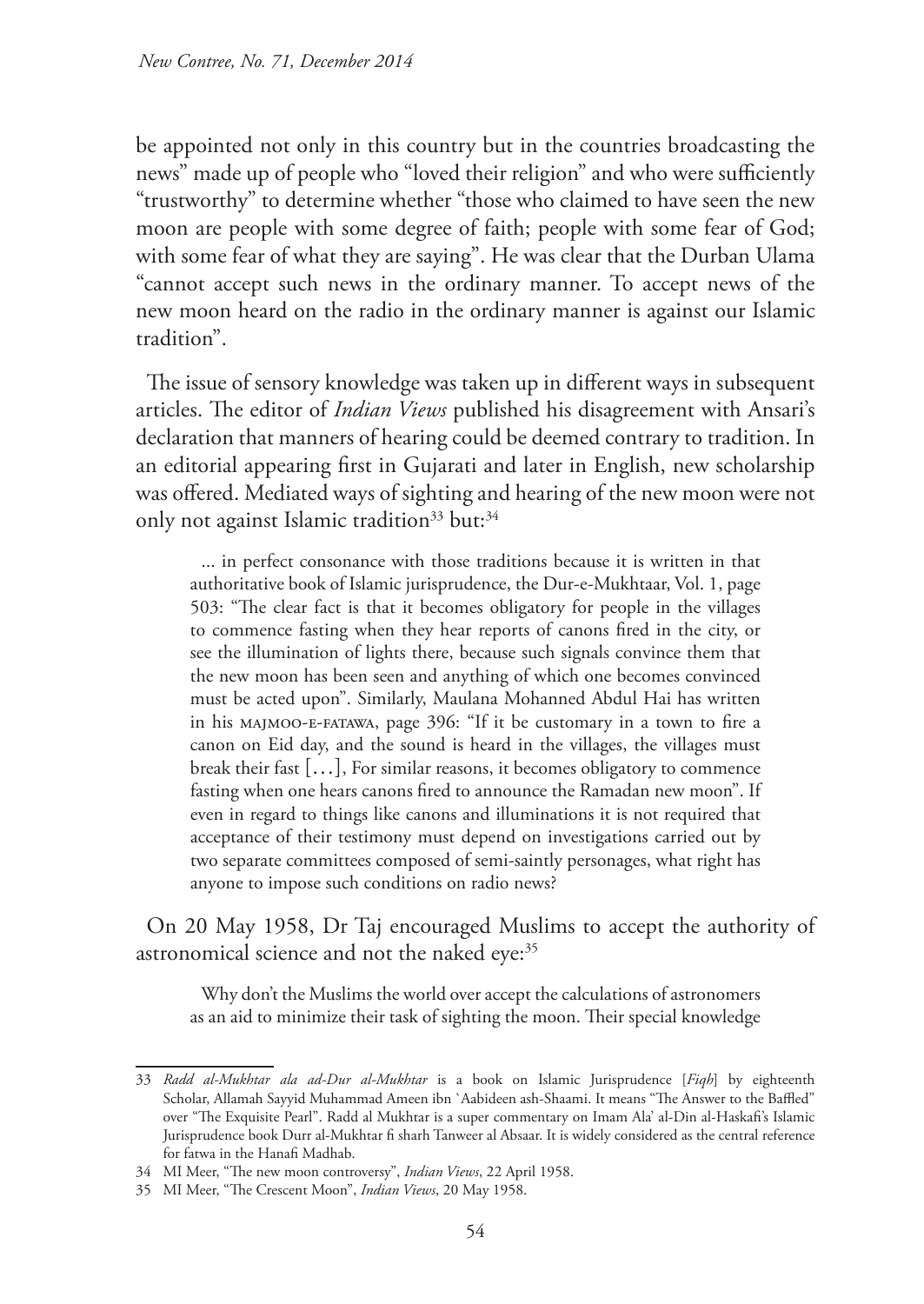can indeed assist them in ascertaining the correct position of the crescent and the period of its visibility on the horizon. For it often happens that without this people are looking for the crescent at random to the right and the left while the moon has already appeared and disappeared within a few minutes. Indeed Allah has made it easy for us in this age to sight the moon because of the modern scientific inventions that are at our disposal…The Shariat does not prevent us from utilizing [scientific] means which not only make it easier for us to sight the moon but which also make it possible to commence our great religious duty unitedly.

 On 7 May, in a special text box, *Indian Views* published a letter from Moulvi Abdul Qadir Afriqui, Principal of Madressa Mazahir-ul-Ulum in Durban, which conveyed that after long and careful consideration, "it is best for us here in the Union to follow Egypt". South Africa, he argued, was located along the same longitudinal meridian as Egypt and, further, "the *new moon* is personally sighted by the Shaik-ul-Azar by means of a telescope. News of the sighting of the new moon could be heard over "Cairo Radio" or "Voice of Arab", and I assure you that it is authentic."36 With an appeal that connected the authority of technology to the trustworthiness of its users, he urged his colleagues to follow his lead.

In the months following the launch of Sputnik, the "new moon controversy", as it appeared in *Indian Views*, comprised a challenge to local religious authority (conservative or traditional Ulama) by a sector of the Durban-based Muslim public (modernist members of the economic elite), waged through an opportunistic deployment of the alternative source of authority offered by innovations of space science. It raised theological issues and questions about the authenticity of evidence and of visual and aural verification, as well as highlighting a contest between regional loci of clerical power and authority in a context where South Africa was in the position of peripheral "village" in relation to the signals of the Islamic metropole. Into the next decade, however, local Ulama began to forge a platform of authority through the constructions of local institutions of Islamic learning. While this did not resolve the ambiguities around moon-sighting, it began to build leverage for local orthodox voices.

In 1962, Ismail Manjra of the Arabic StudyCircle, writing in the Capebased *Muslim News*, again called for steps to be taken to stop this "useless controversy and confusion." There was, he said:

<sup>36</sup> MI Meer, "Follow Egypt on Moon Question" (Italics original), *Indian Views*, 7 May 1958.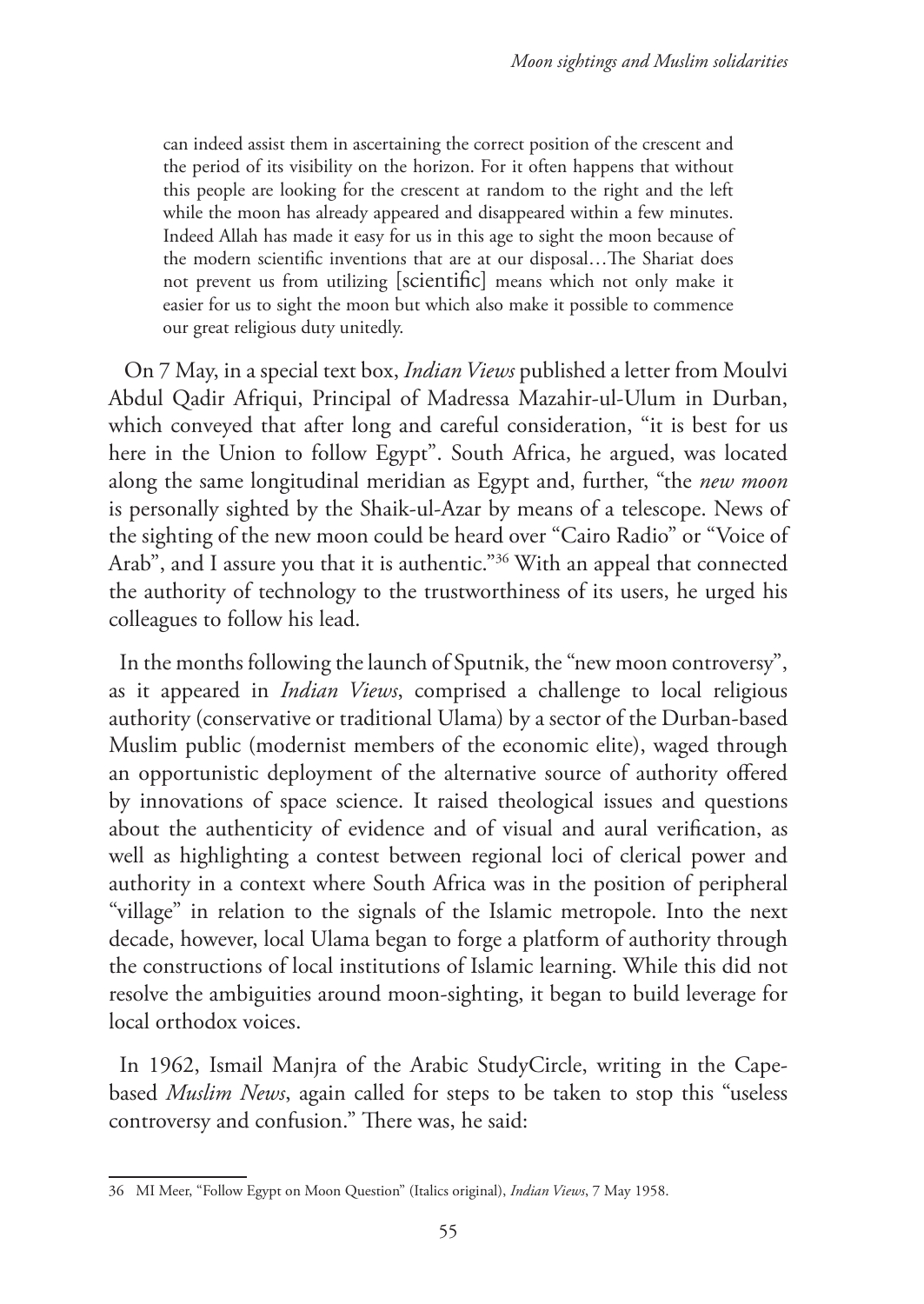... only one solution to this problem and this is [that] we should accept Astronomical calculations in determining the appearance of the New Moon…. This appears to be the only sane solution to this unwarranted problem and a way of bringing about unanimity about Muslims.

Manjra argued the Muslims were pioneers in Astronomy and that the Qur'an did not forbid the use of Astronomy for calculating the months. The three madhabs (Schools of Law) of Islam that forbade Astronomical calculations (Hanafi, Malik, Hanbal) did so only because they did not believe that Astronomy was reliable. Since Astronomical calculations were now reliable, there was no reason not to use them. The fourth madhab, Shafi, was prepared to rely on astronomers as Imam Shafi considered computation as definite.<sup>37</sup>

The "moon problem" surfaced again in January 1965. Ismail M Meer, who replaced his father MI Meer as editor of *Indian Views* (now rebranded as *News and Views*) lamented the reality, as he saw it, that annually Muslims:

... are invariably subjected to humiliation, arising out of what is commonly known as the "Moon Controversy" [which] has on more than one occasion made Muslims not only laughing stock in the eyes of others but have created unfortunate incidents and dissension in the Muslim community itself.

Meer hoped that in the absence of a central national Muslim organisation, the Jamiat-Ulama in each province would make prior arrangements to arrive at a uniform decision and they should arrange with the national broadcaster, the South African Broadcasting Corporation (SABC) to broadcast their decision during the 11 p.m. nightly news as well as the early morning news. If the Jamiats were incapable of such action, they should "readily admit their difficulties so the Muslim community may appoint a Hilal Committee for the purpose of this important work".<sup>38</sup> From this we can gather that the old Hilal committee had ceased to exist.

Despite Ismail Meer's warning, "unhappily the same old MOON STORY was repeated" as South African Muslims celebrated Eid on two different days in February 1965. Meer blamed the "narrow reasoning and interpretation of Hadees"<sup>39</sup> and the "refusal by Ulama to accept science for this chaotic state".

<sup>37</sup> IA Manjra, "The problem of sighting the new moon," *Muslim News*, 16 February 1962, p. 4. While most Muslims only seem concerned about the moon during Eid, Manjra is a man of his conviction and during an interview (18 August 2013) showed Goolam Vahed a book in which he meticulously records, at the beginning of each Islamic year, the birth of the moon for each month and compiles his own Islamic calendar. In 2013 he observed Eid on Thursday 8 August while the rest of his family observed the festival on 9 August.

<sup>38</sup> IM Meer, "The moon problem again", *Views and News*, 29 January 1965.

<sup>39</sup> Hadiths or traditions of the Prophet.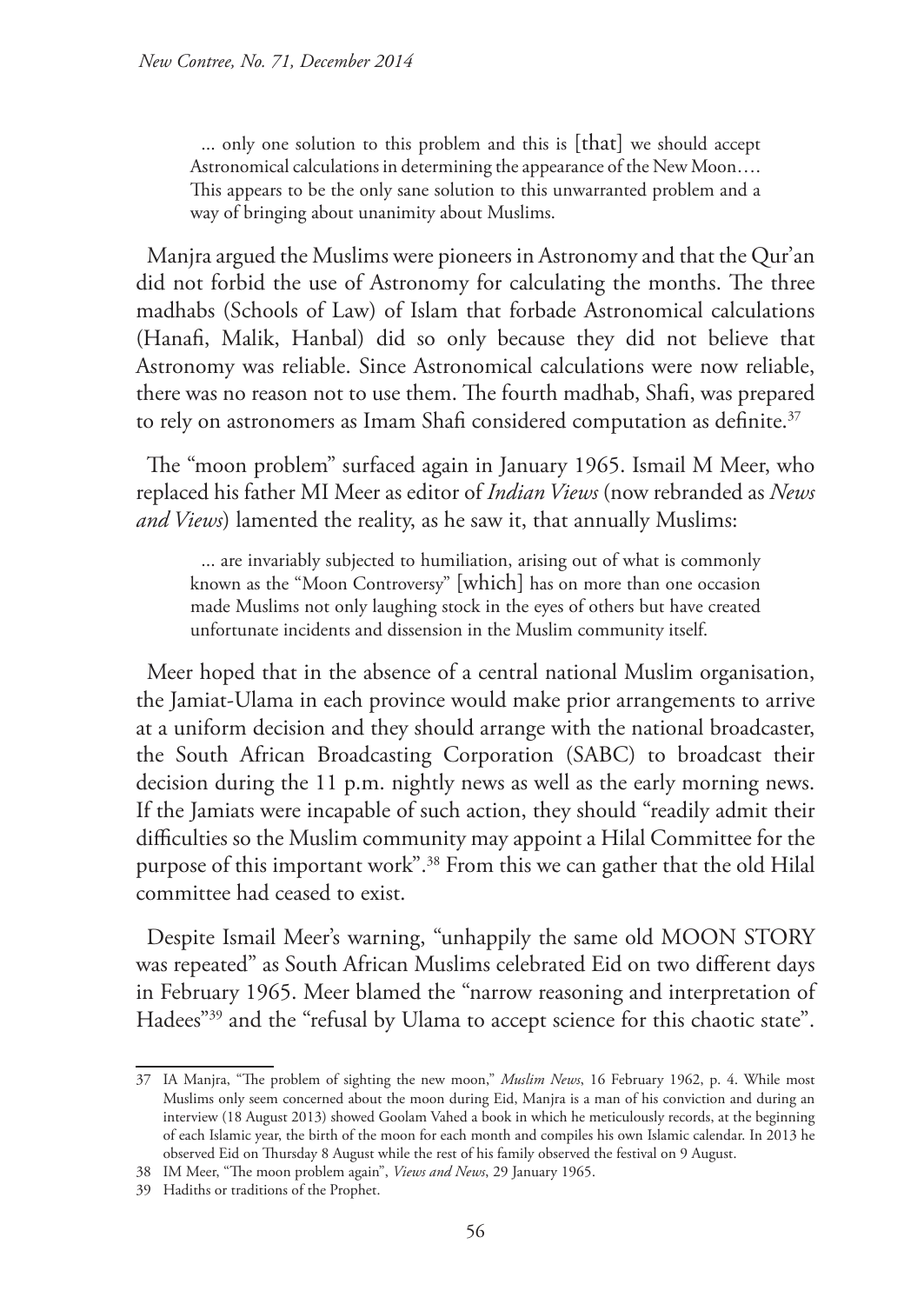Meer thought it hypocritical that Maulanas accepted the word of astronomers for all purposes except moon sighting, when they "are so 'moonstruck' that we want to follow the rule of the word – 'See the moon and observe your fast' – and 'see the moon and end your fast'". Meer argued that it was not necessary for each Muslim to see the moon personally:<sup>40</sup>

It simply means if you are satisfied that the moon has been sighted or given birth then you should observe or end your fast. The moon could only be sighted if it has given birth and if it has given birth then it must be seen if not by you then by somebody else, if not in Durban then somewhere else. But the important thing is that it must have been visible – thus the most logical thing would be to base our reasons on birth of the moon, unless our Moulvies can prove to us that the Science of Astronomy is open to doubts…. The means are available in this modern age, and they must be employed instead of keeping hundreds of people waiting anxiously well past mid-night.

Several people wrote in to complain about moon controversy. One from "Muslim from Chatsworth", the apartheid-created Indian township generally composed of working-class residents outside Durban, emphasized the:

... great difficulties the poorer section of the Muslim community have to undergo because of the unorganized manner in which the Jamiat Ulama carries on its activities in connection with the Eid and Ramadan moons. During the last Eid the maulanas made us wait until midnight before they decided that there was no moon anywhere to be seen and Durban would celebrate Eid-day on Thursday.

The letter urged the Jamiat to adopt the astronomical view in the interest of cross-class solidarity and a sensitivity for the different material conditions within contexts of poverty:<sup>41</sup>

The poor man must be taken into consideration, unlike our rich men in the community we do not have fridges in our homes, and in this time of summer all the food that our family prepares just goes waste. I do not know if my wealthy friends can appreciate this; but sir it is a fact that we save up months ahead for our Eid dinner, and when the Molvies tell us past midnight that there will be no Eid – the food does not only go waste but we just don't have any more money to buy afresh for Eid. This is not any individual case, but the cases of many, and if our Molvie Sahib can take the trouble for coming to Chatsworth they may easily ascertain the position.

Two months later, in the 15 April 1965 issue of *Views and News*, Ismail Meer described the latest moon controversy as "little more than maddening"

<sup>40</sup> IM Meer, "The Moon," Editorial, *Views and News*, 15 February 1965.

<sup>41</sup> IM Meer, "Moon and the poor," in "Express your opinion" column, *Views and News*, 15 February 1965.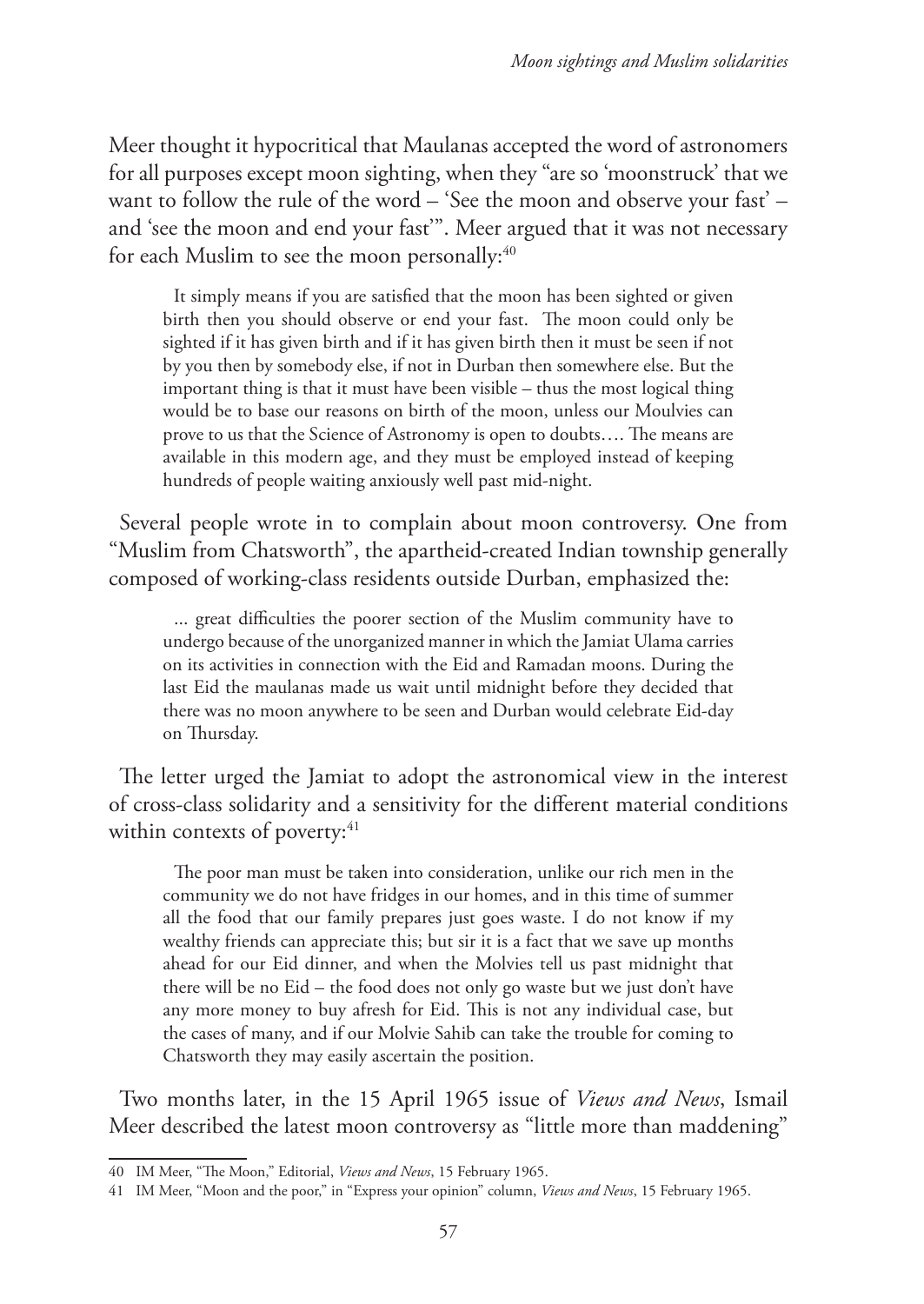because Muslims celebrated Eid on three different days for the festival of Bakri Eid: "This is indeed a sad reading for the followers of a religion which stresses more than any other religion uniformity and brotherhood." He cited the example of an individual in Cape Town who sent his "Eid Mubarak message" to his brother in Durban. While the brother in Cape Town was celebrating Eid, his sibling was not. "Such is the ridiculous level to which we have carried our interpretation of perhaps the most simple, straight forward and common sense religion".

During the mid-1940s, explained Meer, the Ulama had passed a ruling that only phone messages up to 500 miles away could be accepted, so even though messages were received from Kimberley and Cape Town that the moon had been sighted, this was not accepted in Natal. On this occasion the Ulama stated that they would accept a sighting from Cape Town, but when the news was received they described it as "unreliable". Meer argued: 42

If Kimberley and Cape Town had accepted the news of the sighting of the moon surely the molvies there must have taken all the care to see that the news was reliable. There are molvies there with turbans big and small and surely they would not accept any news that had a shadow of doubt. Then what were the reasons our molvies refused to accept the reliability of the Cape and Kimberley messages?

Meer was drawing attention to the suspicions about the "authenticity" of Malay Muslims held by Indian Muslims of Natal. Regional prejudice was indeed a factor that continued to inform these debates. In 1986, for example, the editor of *Majlis* an Eastern Cape newspaper, accused the Cape Town Ulama of lacking *Adl*, which is defined as "one who is devoid of habitually committing sins", and of not being *Mastural Haal*, appearing to be pious but "whose character is now known". They were accused of, among other things, shaving their beards, dressing in Western garb, watching television, and listening to music.<sup>43</sup>

Moon matters were again raised during the 1966 visit of Professor Yusuf Ibish,<sup>44</sup> a guest of the Arabic Study Circle from the American University of Beirut, who attracted large audiences during his stay in Durban. Ismail Meer called on his readers to "ponder over some of the Professor's observations on subjects that have become controversial in our midst". In particular was

<sup>42</sup> IM Meer, "The confusion around us on Eid and Ramadan," *Views and News*, 15 April 1965.

<sup>43</sup> Anon., Editorial, "Cape Town Ulama no good," *Al Balaagh*, November/December 1986, p. 6.

<sup>44</sup> Also appears as Ibish.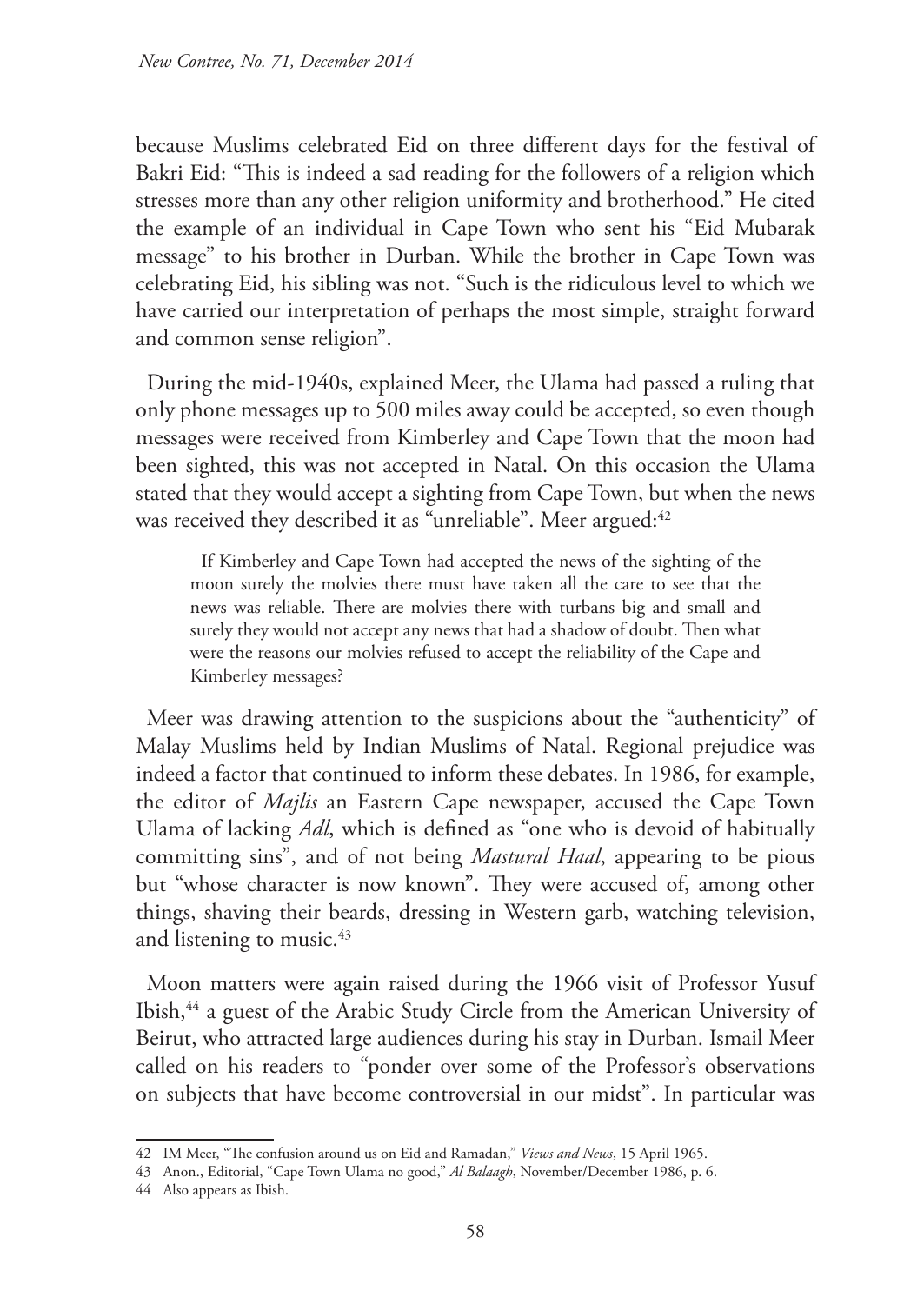the "moon question" on which the Professor "made some very alarming observations". Alarming to Meer Ibish's adamance that Muslims should see the moon with their own eyes and then celebrate Eid even if this would result in them observing the festival on different days. Meer expressed his disagreement:<sup>45</sup>

The Professor's dismissing of the importance of uniformity in the celebration of our national occasion is to my mind again not in true Islamic tradition. Islam more than any other religion emphasises the importance of uniformity, oneness, universality and brotherhood. And indeed it would be foolish to deny that in the celebration of our national festivals it would not be better if Muslims throughout the world observed a uniformity.

Whilst modernist maintained a strong position and voice into the middle 1960s, the sentiments of people like Meer became increasingly marginal from the late 1960s onwards. The Ulama strengthened their hold on Muslim society in Natal, through the construction of local institutions of learning and in the context of a larger, global revival of orthodox religious perspectives. There would still be be disputation over moon sightings but now it would not be between "modernists" and "traditionalists", but between Islamic reformists inspired by Deobandi / Tabligh ideas and followers of what was referred to as populist Islam.

## *Moon sighting disputes: Post-1970s*

The period from the 1970s saw those representing a 'modernist' perspective losing ground as conservative Islamic tendencies took strong root among Muslims. During the 1970s and 1980s, organisations such as the Muslim Youth Movement (MYM) and the Muslim Students Association (MSA), which took the baton from the Circle, had some influence among younger Muslims,<sup>46</sup> but the mass of Muslims became more inclined towards traditional Ulama aligned to what can broadly be termed Deobandi and Barelwi traditions. The former originated in the educational institution established at Deoband, Uttar Pradesh, in the 1860s. Its Ulama responded to British dominance by seeking to transform spiritual life through "purifying" Islamic practices. They sought to eradicate practices located in more mystical traditions such as visitation of saints' shrines, observing certain public festivals, adopting "Islamic" dress, simplifying

<sup>45</sup> IM Meer, "Editorial, Prof Ibish," *The Views and News*, 15 July 1966, p. 1.

<sup>46</sup> A Tayob, *Islamic resurgence in South Africa. The Muslim youth movement* (Cape Town, UCT Press, 1995).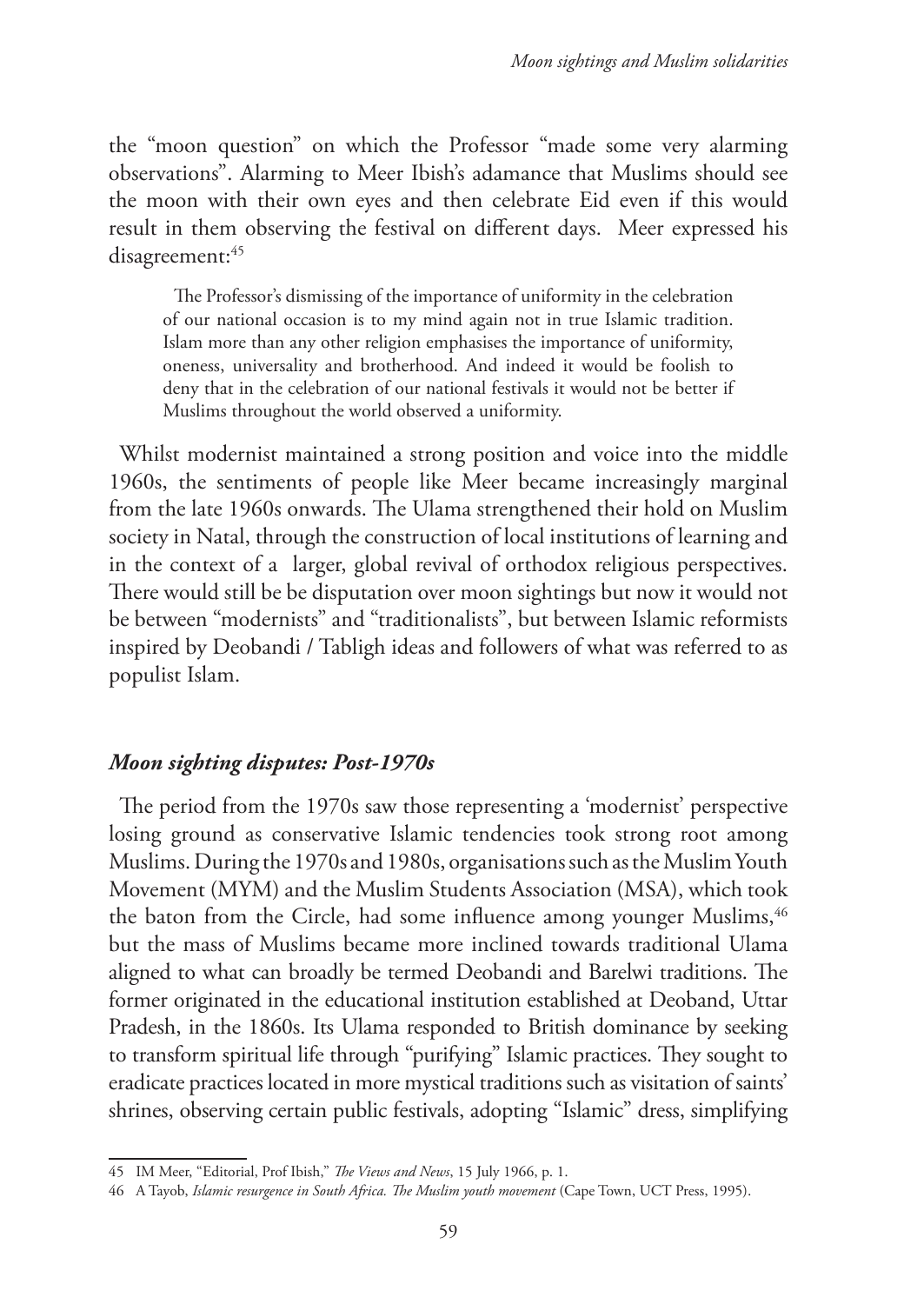funeral rites and marriage ceremonies, and other practices that they saw as "ancestral" and populist expressions of religious faith.<sup>47</sup>

However, a populist Islam, referred to broadly as the Barelwi tradition because its intellectual articulation was crystallised in Bareilly in Uttar Pradesh,<sup>48</sup> continued to resonate with large numbers of Muslims. This tradition was given organisational expression through the Sunni Jamiatul Ulama of South Africa, established in 1978 and the Imam Ahmed Raza Academy, formed in 1986. Differences between Deobandis and Barelwis manifested in violence in the 1970s and 1980s, centred around attempts by each group to seize control of mosques. One result is that most towns had two mosques, one controlled by Barelwis and the other by Deobandis. On several occasions during this period the festival of Eid was celebrated on different days, as Deobandis did not accept sightings by Barelwis and vice-versa. One example was 1986, when the moon was sighted by individuals who can be described as Barelwi at Hazelmere near Verulam on the north coast of Natal. While Barelwi groupings accepted the sighting and celebrated Eid, Deobandis rejected the sighting.<sup>49</sup>

These later twentieth century decades witnessed the establishment of local Darul Ulooms and the emergence of locally trained Maulanas, an embracing of neo-Sufi tendencies, and more visible expressions of Islam in all aspects of people's lives, including diet, education, holiday choices, and finance. While there are many shades and lines of difference amongst Muslims in terms of their practices, in this period there began to be a widespread move towards adherence to the orthodoxy and authority of Ulama.<sup>50</sup>

Disputes over moon sighting reflected this trend. During August 1986, for example, Muslims in KwaZulu-Natal (Natal Jamiatul Ulama) and Cape Town (Muslim Judicial Council) celebrated Eid-al-Adha on 16 August and their counterparts in the Transvaal on the following day. Maulana Yunus Patel, of the Jamiatul Ulama Natal, said that the Jamiat accepted moon sightings anywhere in South Africa and that they had informed their Transvaal counterparts, "but for reasons best known to them, it was not accepted".<sup>51</sup>

<sup>47</sup> BD Metcalf, *Islamic Revival in British India: Deoband, 1860-1900* (New Jersey, Princeton University Press, 1982).

<sup>48</sup> U Sanyal, *Devotional Islam and politics in British India. Ahmed Riza Khan and his movement, 1870-1920* (Delhi, Oxford, 1996).

<sup>49</sup> G Vahed, "Contesting 'Orthodoxy': The Tablighi-Sunni conflict among South African muslims in the 1970s and 1980s", *Journal of Muslim Minority Affairs,* 23(2), 2003, pp. 313-334, 2005, for a detailed discussion of the origins, causes and course of this conflict.

<sup>50</sup> A Tayob, *Islam in South Africa...*.

<sup>51</sup> A Akhalwaya, "Muslim trustees resign over Eid row," *Post Natal*, 20 August 1986.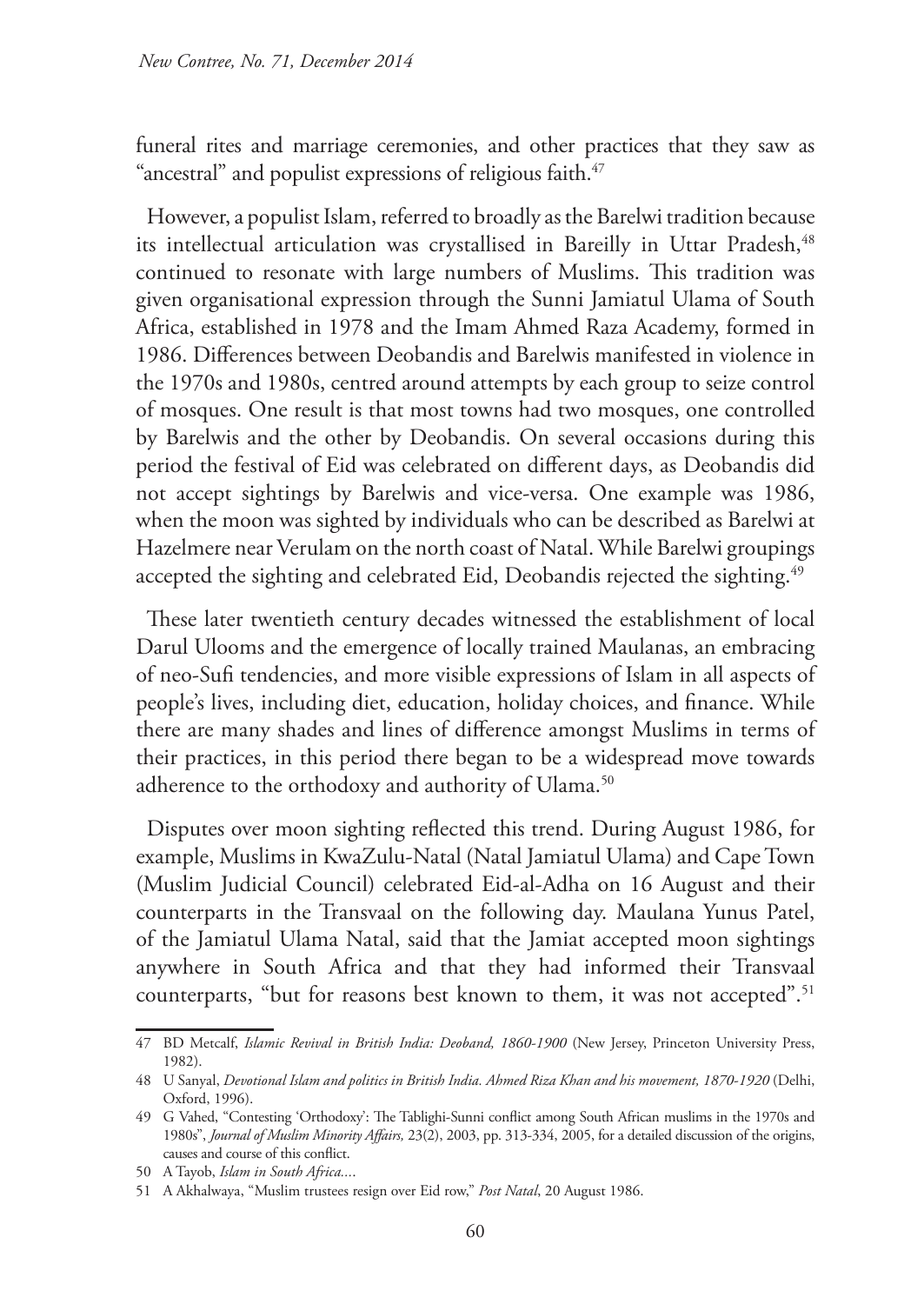There was a repeat of this in 1988 when most Muslims in South Africa began observing the month of Ramadan on 18 April while the Transvaal Jamiatul Ulama ruled that there was no reliable sighting of the moon and began fasting on 19 April. Maulana Basheer Sanjalvi of the Transvaal Jamiat said that his organisation did not follow sightings from the other provinces.<sup>52</sup> The monthly Islamic newspaper *Al-Balaagh* noted the irony that Maulana Sanjalvi, who said that he would stick rigidly to Islamic principles, had no problem accepting provincial geographical borders created by non-Muslims. The article pointed to the anomaly that if the new moon was sighted in Volksrust, which was in Natal but on the Transvaal border, it would be binding on a town like Warrenton, 700 kilometres away, but not on Charlestown, two kilometres away but on the Transvaal side.

Some Muslims argued for unity not only in South Africa but globally. During July 1989, Sheikh Abubakr Najaar of Cape Town, who was president of the Islamic Council of South Africa (ICSA), a body formed in the 1970s in an attempt to unite South African Muslims,<sup>53</sup> called on Muslims to observe Eid on Thursday, in line with the Eid celebration in Saudi Arabia. Sheikh Najaar said that he wanted South African Muslims to "extend our vision beyond the boundaries of South Africa". However, most Muslims rejected the call, insisting on local sightings, and celebrated Eid on Friday. Sheikh Najaar said he was not perturbed by the lack of support for this call as it would take "time and education" to get the Muslim masses to follow suit.<sup>54</sup> The MJC, led by Sheik Nazeem Mohamed, insisted that they would follow the "traditional way – when the moon is sighted".55 In 1990, Sheik Najaar again called on Muslims to observe Eid on the same day as Saudi Arabia. South Africa's Muslims rejected his call.<sup>56</sup>

In an attempt to unite Muslims and speak with one voice to the postapartheid state, the major theological bodies in South Africa, such as the Jamiatul Ulama South Africa and KZN, the Muslim Judicial Council

<sup>52</sup> ASK Joomal, "Hilaal controversy. Ramadan moon splits Muslims", *Al-Balaagh*, May/June 1988, p. 3.

<sup>53</sup> ICSA was formed in November 1975 marked when 109 organisations met during a visit to South Africa by Dr Inamullah Khan of the World Muslim Congress and Abdul Muhsin Al-Shaykh of Saudi Arabia. The first officebearers of ICSA included Advocate AB Mahomed (President), Maulana Ansari (Vice-President) and Advocate I Bawa (Secretary General). Of the major Muslim bodies the Transvaal Jamiat did not join because it held the view that only Ulama, not professionals, could speak for Muslims. The Ulama and professionals disagreed on many issues, which muted ICSA's effectiveness.

<sup>54</sup> F Moodley, "Thursday or Friday? Muslims again split on when to celebrate the festival of sacrifice", *Post,* 12 July 1989.

<sup>55</sup> Staff reporter, "New call in battle over date of Eid," *Cape Times*, 3 July 1989.

<sup>56</sup> S Isaacs, "City Muslims split over Eid celebration," *Cape Argus*, 26 June 1990.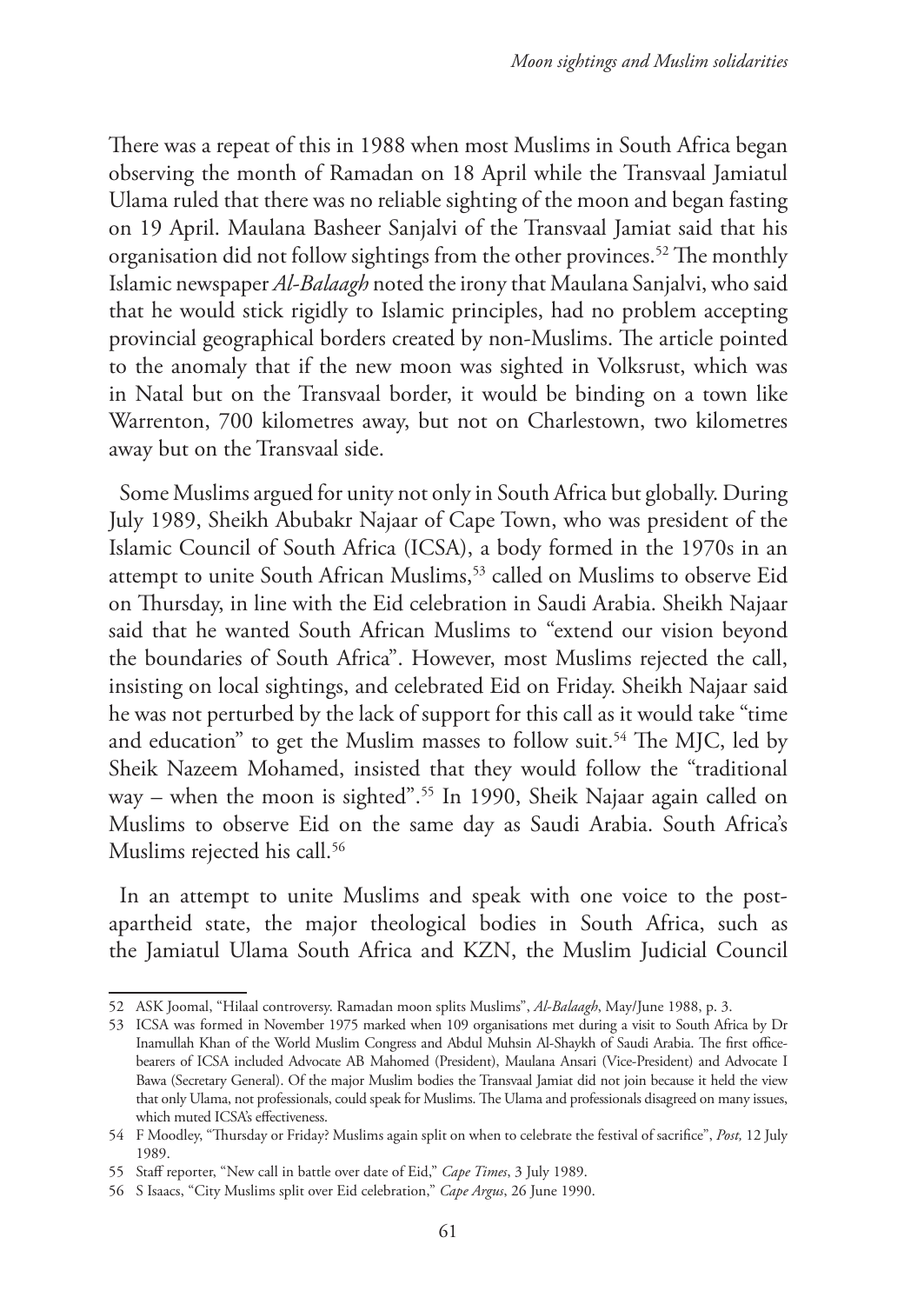(MJC), the Sunni Jamiatul Ulama and Sunni Ulama Council, representing both Deobandis and Barelwis, formed the United Ulama Council of South Africa (UUCSA) in 1994. One of UUCSA's aims has been to achieve the common celebration of Eid. UUCSA constituted a Central Hilal Committee comprising of two members from each of its seven affiliate organisations. Yet, there continue to be disputes amongst Muslims.

During 2014 some Muslims objected to UUCSA's declaring 28 July as Eid and observed the festival on 29 July. Dissenters pointed to astronomical bodies suggesting that it would be impossible to sight the moon; others questioned whether the moon sighting testimony could be accepted. Maulana Afthab Cassim of the Sparks Road Mosque in Overport, for example, stated that testimony could not be accepted by Sunnis (Barelwis) because the witnesses were of Deobandi background. In view of the resulting controversy, including the publication of derogatory pamphlets, Maulana Sulaaiman Ravat hosted Maulana Ibrahim Bham, Coordinator of the Hilal Committee, and Shaykh Taha Karaan of the MJC, on his show on iTV (Islamic Television) on 28 August 2014 to discuss the controversy.

Maulana Bham emphasised that South Africa's Muslims had made "great strides" since the 1980s when the community was divided by ideology. He told Maulana Ravat: "We have come together despite our differences and have made collective decisions for our mutual benefit. It is amazing that we can collaborate despite our differences in the past". He called on Muslims to "put their foot down and shun the extremists who want to fragment the ummah for their own motives". Maulana Bham was pleased that the majority of Muslims had observed Eid on the same day. Three issues were discussed on the programme: Does the moon have to be sighted with the naked eye? Can South Africans accept moon sightings in another southern African country? Should Muslims globally follow a common lunar month for the sake of Islamic unity?

Maulana Bham and Shaykh Karaan were adamant that the moon has to be sighted with the naked eye. They explained the stringent procedure to verify a moon sighting. A person who sights the moon with the naked eye has to testify (*Shahaadah*) the sighting to a local Imam who completes a Shahaadah Form, which is then forwarded it to the regional Hilaal committee. It is verified and sent to the coordinator of the national Hilaal Committee of UUCSA who arranges a teleconference of affiliate members to discuss the sighting. The decision is announced on Islamic Radio channels, via SMS text messaging to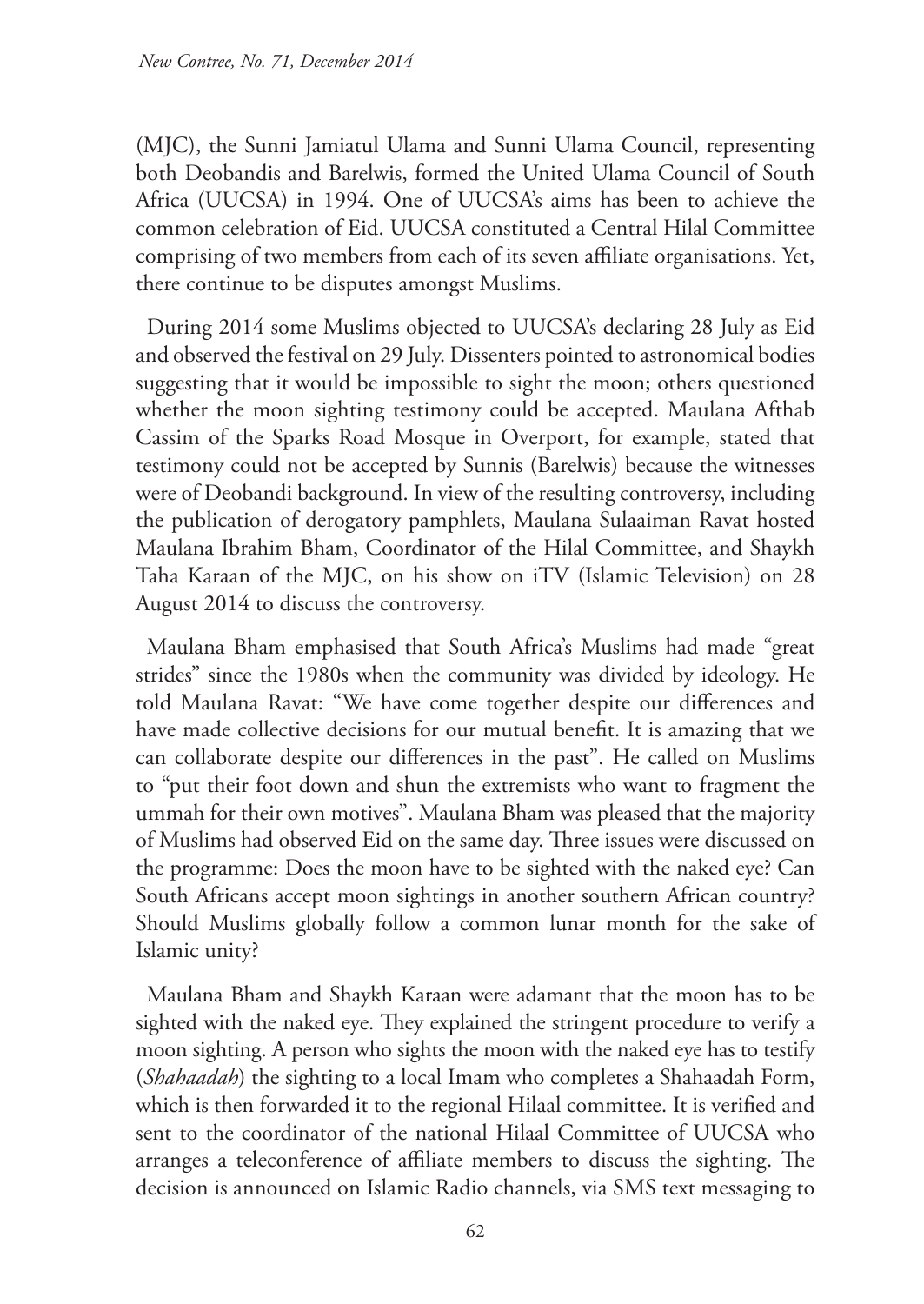affiliates, written notices on mosque boards, and information on the UUCSA website. New media allows the word to circulate in a manner unforeseen even in the late twentieth century. During the July 2014 Eid, which was disputed, Maulana Ravat and Shaykh Karaan pointed out that the moon was sighted by almost thirty people in seven places in Gauteng - Bekkersdal, North Riding, Mayfair and Lenasia South. Each witness was questioned by Imams and gave written testimonies. Shaykh Karaan added that the process was thorough: "caesarean births of the moon do not exist".

On the question of moon sightings from other southern African countries, Maulana Bham said that they could not accept those sightings as the procedures to verify moon sightings in those countries were not as stringent as in South Africa. Meanwhile, Shaykh Karaan said that although the world was becoming a global village it would not make sense to follow a common lunar calendar based on Makkah. He said that the call "has merit, unity is good, but striving for unity should not be so absolute that it overrides all other factors. We need a foundation on which basis everyone can unite. Unity should be based on something stronger than the aspiration of leadership of certain countries. We can't tie the right to lead the Ummah to one country." Shaykh Karaan described it as "farcical" that people wanted to base the global Muslim unity on something "shallow" like moon sighting when "parts of the ummah was suffering in Burma, Gaza, and other places without any Muslim country raising this issue. This unity (on lunar calendar) means nothing when bigger issues are at stake".

## **Conclusion**

At this writing, the current consensus amongst the overwhelming majority of Muslims in South Africa is that sighting of the moon with the naked eye is the only legitimate way to determine the start of a new Islamic month. Sightings are accepted within South Africa but not beyond its borders. Given the outcome of past contestations there is a strong possibility that Muslims will one day accept moon sightings beyond South Africa's borders. It is highly unlikely, however, that most Muslims will accept observatory calculations in order to unify the beginning of lunar months globally, even though the idea of a global Ummah holds great appeal. Air pollution, aircraft and satellites sometimes make it difficult to sight the moon with the naked eye, and Muslims have no problem accepting observatory calculations and making use